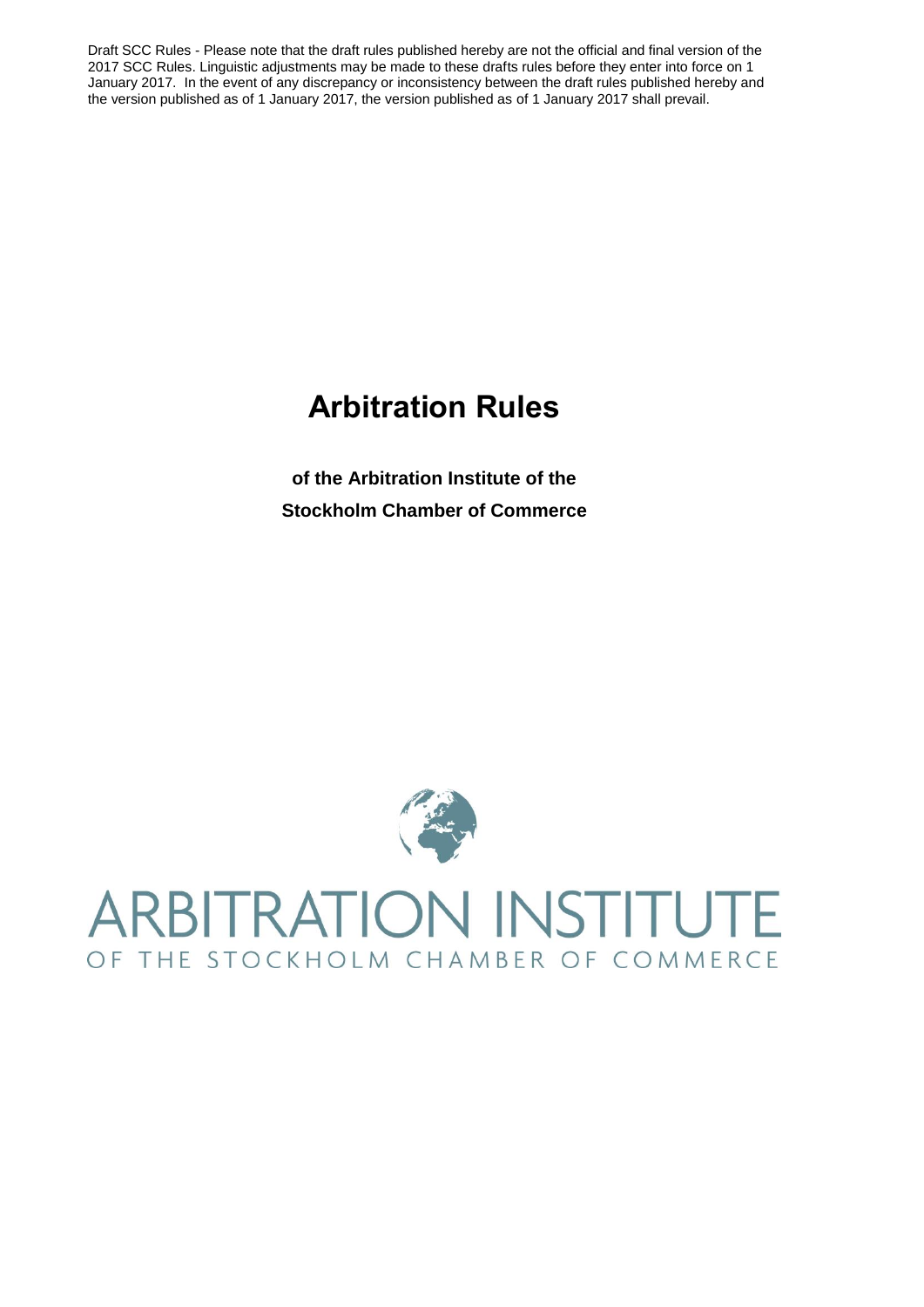# **MODEL ARBITRATION CLAUSE**

Any dispute, controversy or claim arising out of or in connection with this contract, or the breach, termination or invalidity thereof, shall be finally settled by arbitration in accordance with the Arbitration Rules of the Arbitration Institute of the Stockholm Chamber of Commerce.

*Recommended additions:* The arbitral tribunal shall be composed of three arbitrators/a sole arbitrator. The seat of arbitration shall be […]. The language of the arbitration shall be […]. This contract shall be governed by the substantive law of […].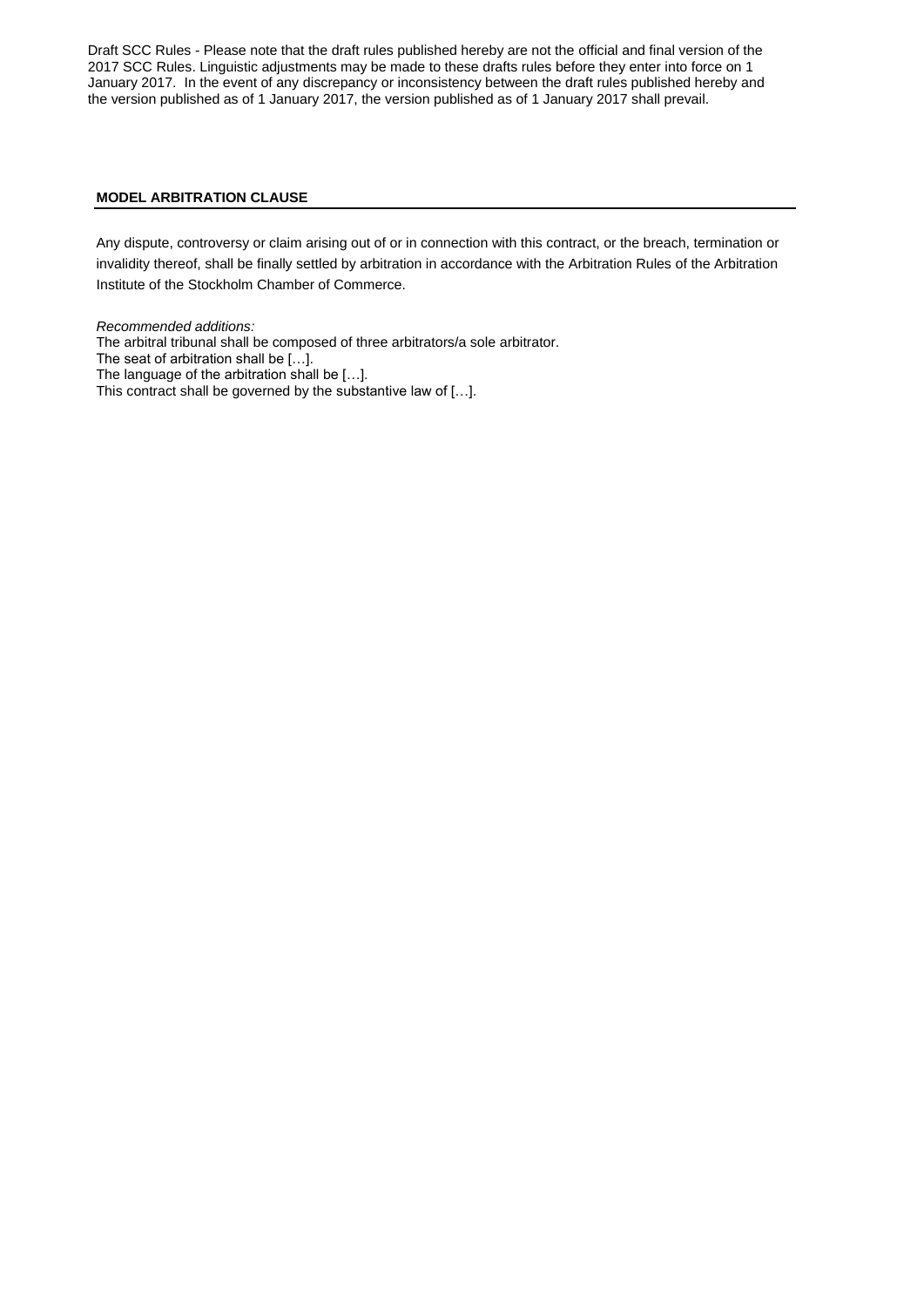# **ARBITRATION RULES OF THE ARBITRATION INSTITUTE OF THE STOCKHOLM CHAMBER OF COMMERCE**

#### ADOPTED BY THE STOCKHOLM CHAMBER OF COMMERCE AND IN FORCE AS OF [1 JANUARY 2017]

Under any arbitration agreement referring to the Arbitration Rules of the Arbitration Institute of the Stockholm Chamber of Commerce (the "Arbitration Rules") the parties shall be deemed to have agreed that the following rules, or such amended rules, in force on the date of the commencement of the arbitration, or the filing of an application for the appointment of an Emergency Arbitrator, shall be applied unless otherwise agreed by the parties.

*The English text prevails over other language versions.*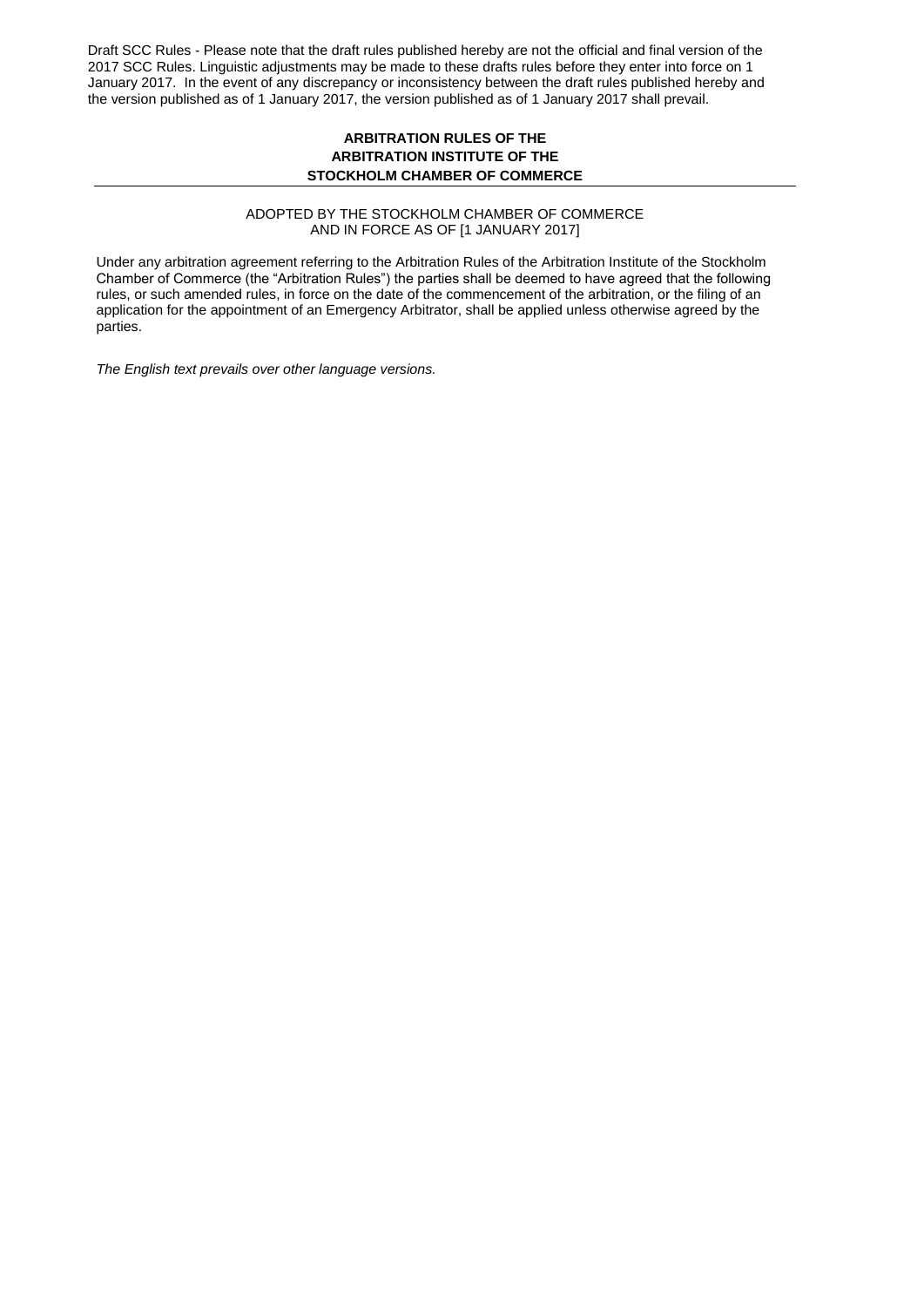# **TABLE OF CONTENTS**

#### **ARBITRATION INSTITUTE OF THE STOCKHOLM CHAMBER OF COMMERCE**

Article 1 About the SCC

#### **General rules**

Article 2 General conduct of the participants to the arbitration Article 3 Confidentiality<br>Article 4 Time periods Time periods

Article 5 Notices

#### **Commencement of proceedings**

| Article 6  | <b>Request for Arbitration</b>             |
|------------|--------------------------------------------|
| Article 7  | <b>Registration Fee</b>                    |
| Article 8  | Commencement of arbitration                |
| Article 9  | Answer                                     |
| Article 10 | Request for further details                |
| Article 11 | Decisions by the Board                     |
| Article 12 | Dismissal                                  |
| Article 13 | Joinder of additional parties              |
| Article 14 | Multiple contracts in a single arbitration |
| Article 15 | Consolidation of arbitrations              |
|            |                                            |

#### **Composition of the Arbitral Tribunal**

| Number of arbitrators<br>Article 16 |  |
|-------------------------------------|--|
|-------------------------------------|--|

- Article 17 Appointment of arbitrators
- Article 18 Impartiality and independence
- Article 19 Challenge to arbitrators
- Article 20 Release from appointment
- Article 21 Replacement of arbitrators

#### **The proceedings before the Arbitral Tribunal**

| Article 22 | Referral to the Arbitral Tribunal                   |
|------------|-----------------------------------------------------|
| Article 23 | Conduct of the arbitration by the Arbitral Tribunal |
| Article 24 | Administrative secretary of the Arbitral Tribunal   |
| Article 25 | Seat of arbitration                                 |
| Article 26 | Language                                            |
| Article 27 | Applicable law                                      |
| Article 28 | Case management conference and timetable            |
| Article 29 | Written submissions                                 |
| Article 30 | Amendments                                          |
| Article 31 | Evidence                                            |
| Article 32 | Hearings                                            |
| Article 33 | Witnesses                                           |
| Article 34 | Experts appointed by the Arbitral Tribunal          |
| Article 35 | Default                                             |
| Article 36 | Waiver                                              |
| Article 37 | Interim measures                                    |
| Article 38 | Security for costs                                  |
| Article 39 | Summary procedure                                   |
| Article 40 | Close of proceedings                                |
|            |                                                     |

#### **Awards and decisions**

| Article 41 | Awards and decisions                                           |
|------------|----------------------------------------------------------------|
| Article 42 | Making of awards                                               |
| Article 43 | Time limit for final award                                     |
| Article 44 | Separate award                                                 |
| Article 45 | Settlement or other grounds for termination of the arbitration |
| Article 46 | Effect of an award                                             |
| Article 47 | Correction and interpretation of an award                      |
| Article 48 | Additional award                                               |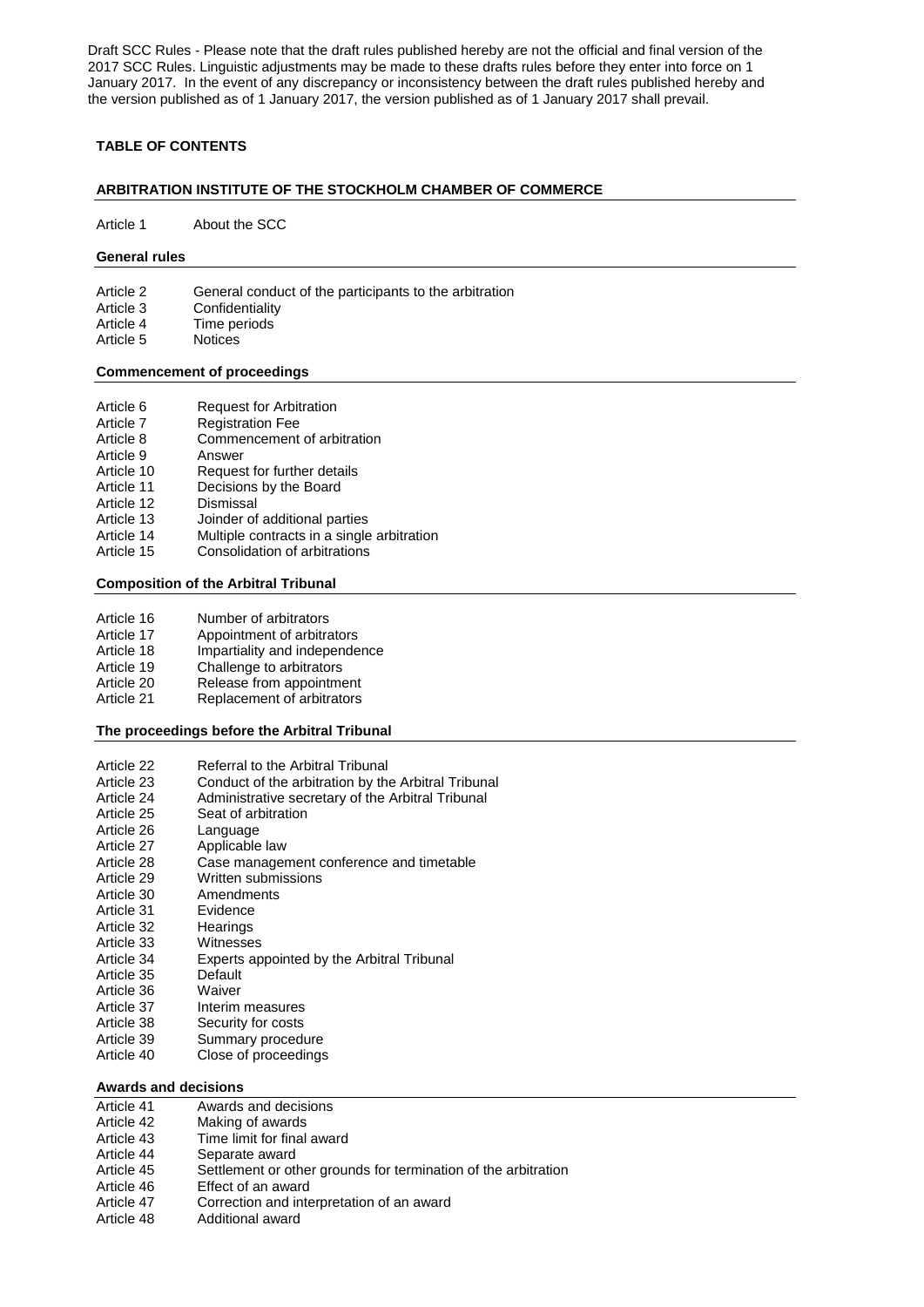#### **Costs of the Arbitration**

| Article 49 | Costs of the Arbitration  |
|------------|---------------------------|
| Article 50 | Costs incurred by a party |
| Article 51 | Advance on Costs          |

### **Miscellaneous**

Article 52 Exclusion of liability

# **APPENDIX I – ORGANISATION**

- Article 1 About the SCC<br>Article 2 Function of the
- Article 2 Function of the SCC<br>Article 3 The Board
- Article 3 The Board<br>Article 4 Appointme
- Appointment of the Board Article 5 Removal of a member of the Board
- 
- Article 6 Function of the Board<br>Article 7 Decisions by the Boar Decisions by the Board
- Article 8 The Secretariat
- Article 9 Procedures

# **APPENDIX II – EMERGENCY ARBITRATOR**

- Article 1 Emergency Arbitrator
- Article 2 Application for the appointment of an Emergency Arbitrator
- Article 3 Notice
- Article 4 Appointment of the Emergency Arbitrator
- Article 5 Seat of the emergency proceedings
- Article 6 Referral to the Emergency Arbitrator
- Article 7 Conduct of the emergency proceedings
- Article 8 Emergency decisions on interim measures
- Article 9 Binding effect of emergency decisions
- Article 10 Costs of the emergency proceedings

# **APPENDIX III – INVESTMENT TREATY DISPUTES**

- Article 1 Scope of application<br>Article 2 Number of arbitrators
- Number of arbitrators
- Article 3 Submission by a Third Person
- Article 4 Submission by a non-disputing Party to the treaty

# **APPENDIX IV – SCHEDULE OF COSTS**

#### **Arbitration Costs**

- Article 1 Registration Fee
- Article 2 Fees of the Arbitral Tribunal<br>Article 3 Administrative Fee
- Article 3 Administrative Fee<br>Article 4 Expenses
- **Expenses**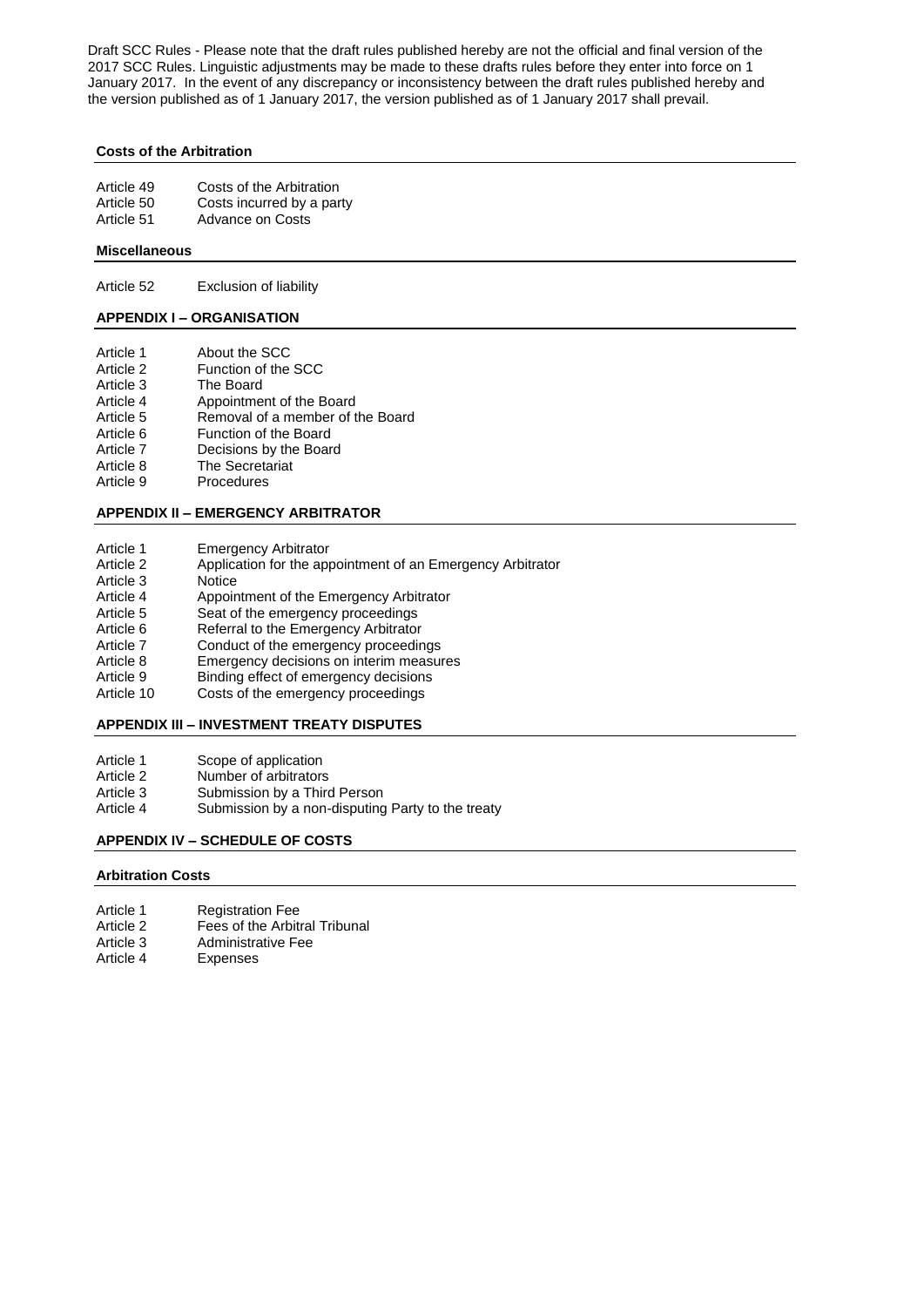#### **ARBITRATION RULES OF THE ARBITRATION INSTITUTE OF THE STOCKHOLM CHAMBER OF COMMERCE**

#### **Arbitration Institute of the Stockholm Chamber of Commerce**

## **Article 1 About the SCC**

The Arbitration Institute of the Stockholm Chamber of Commerce (the "SCC") is the body responsible for the administration of disputes in accordance with the "SCC Rules"; the Arbitration Rules of the Arbitration Institute of the Stockholm Chamber of Commerce (the "Arbitration Rules") and the Rules for Expedited Arbitrations of the Stockholm Chamber of Commerce (the "Rules for Expedited Arbitrations"), and other procedures or rules agreed upon by the parties. The SCC is composed of a board of directors (the "Board") and a secretariat (the "Secretariat"). Detailed provisions regarding the organisation of the SCC are set out in Appendix I.

#### **General Rules**

#### **Article 2 General conduct of the participants to the arbitration**

- (1) Throughout the proceedings, the SCC, the Arbitral Tribunal and the parties shall act in an efficient and expeditious manner.
- (2) In all matters not expressly provided for in these Rules, the SCC, the Arbitral Tribunal and the parties shall act in the spirit of these Rules and shall make every reasonable effort to ensure that any award is legally enforceable.

#### **Article 3 Confidentiality**

Unless otherwise agreed by the parties, the SCC, the Arbitral Tribunal and any administrative secretary of the Arbitral Tribunal shall maintain the confidentiality of the arbitration and the award.

#### **Article 4 Time periods**

The Board may, on application by either party or on its own motion, extend any time period set by the SCC for a party to comply with a particular direction.

#### **Article 5 Notices**

- (1) Any notice or other communication from the Secretariat or the Board shall be delivered to the last known address of the addressee.
- (2) Any notice or other communication shall be delivered by courier or registered mail, e-mail or any other means that records the sending of the communication.
- (3) A notice or communication sent in accordance with paragraph (2) shall be deemed to have been received by the addressee on the date it would normally have been received given the means of communication used.
- (4) This article shall apply equally to any communications from the Arbitral Tribunal.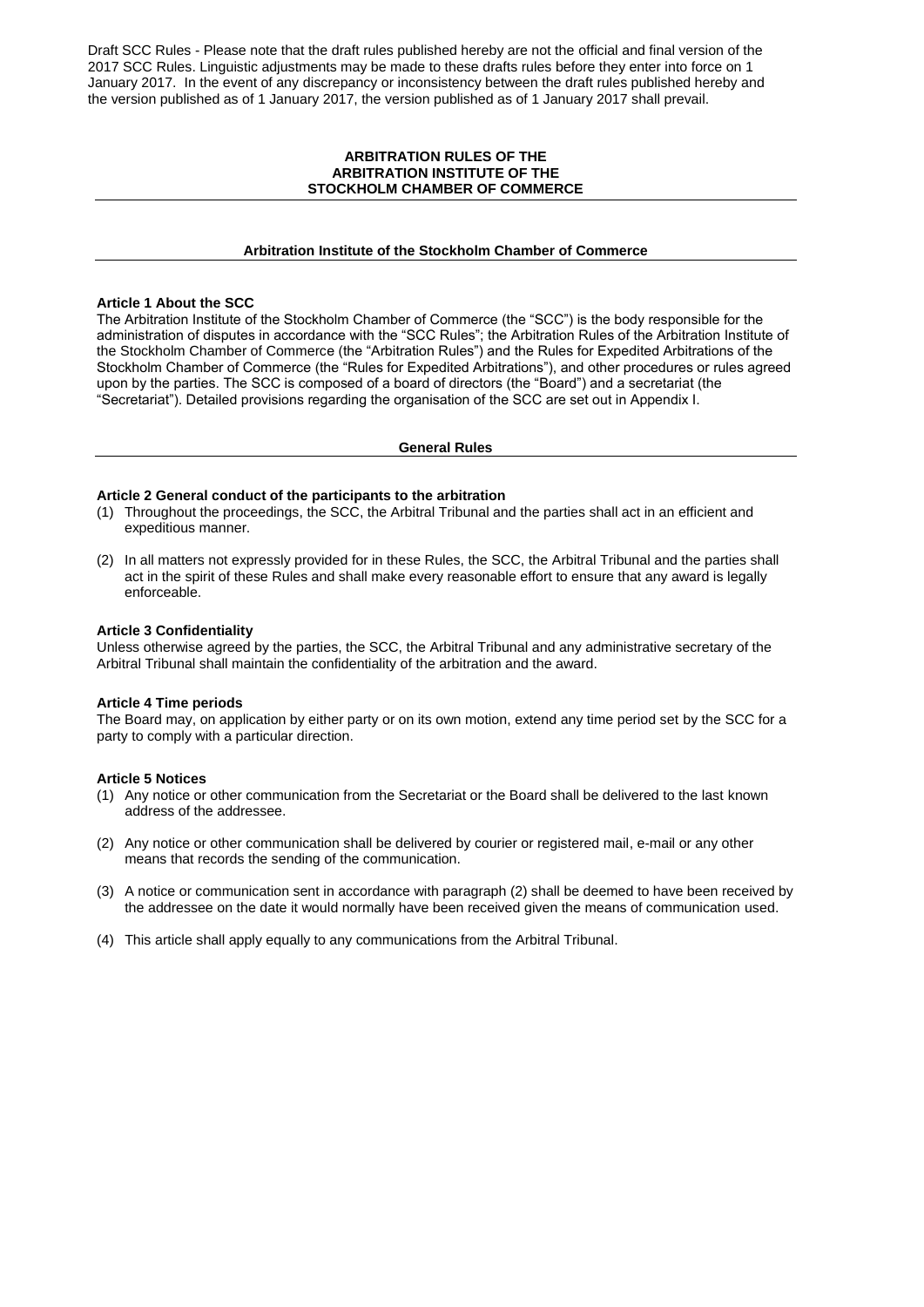#### **Commencement of proceedings**

#### **Article 6 Request for Arbitration**

A Request for Arbitration shall include:

- (i) a statement of the names, addresses, telephone and facsimile numbers and e-mail addresses of the parties and their counsel;
- (ii) a summary of the dispute;
- (iii) a preliminary statement of the relief sought by the Claimant, including an estimate of the monetary value of the claims;
- (iv) a copy or description of the arbitration agreement or clause under which the dispute is to be settled;
- (v) where claims are made under more than one arbitration agreement, an indication of the arbitration agreement under which each claim is made;
- (vi) comments on the number of arbitrators and the seat of arbitration; and
- (vii) if applicable, the name, address, telephone number, facsimile number and e-mail address of the arbitrator appointed by the Claimant.

### **Article 7 Registration Fee**

- (1) Upon filing the Request for Arbitration, the Claimant shall pay a Registration Fee. The amount of the Registration Fee shall be determined in accordance with the Schedule of Costs (Appendix IV) in force on the date the Request for Arbitration is filed.
- (2) If the Registration Fee is not paid upon filing the Request for Arbitration, the Secretariat shall set a time period within which the Claimant shall pay the Registration Fee. If the Registration Fee is not paid within this time period, the Secretariat shall dismiss the Request for Arbitration.

### **Article 8 Commencement of arbitration**

Arbitration shall be deemed to commence on the date the SCC receives the Request for Arbitration.

#### **Article 9 Answer**

- (1) The Secretariat shall send a copy of the Request for Arbitration and any attached documents to the Respondent. The Secretariat shall set a time period within which the Respondent shall submit an Answer to the SCC. The Answer shall include:
	- (i) any objections concerning the existence, validity or applicability of the arbitration agreement; however, failure to object shall not preclude the Respondent from raising such objections at any time up to and including the submission of the Statement of Defence;
	- (ii) an admission or denial of the relief sought in the Request for Arbitration;
	- (iii) a preliminary statement of any counterclaims or set-offs, including an estimate of the monetary value thereof;
	- (iv) where counterclaims or set-offs are made under more than one arbitration agreement, an indication of the arbitration agreement under which each counterclaim or set-off is made;
	- (v) comments on the number of arbitrators and the seat of arbitration; and
	- (vi) if applicable, the name, address, telephone number, facsimile number and e-mail address of the arbitrator appointed by the Respondent.
- (2) The Secretariat shall send a copy of the Answer to the Claimant. The Claimant may be given an opportunity to submit comments on the Answer, having regard to the circumstances of the case.
- (3) Failure by the Respondent to submit an Answer shall not prevent the arbitration from proceeding.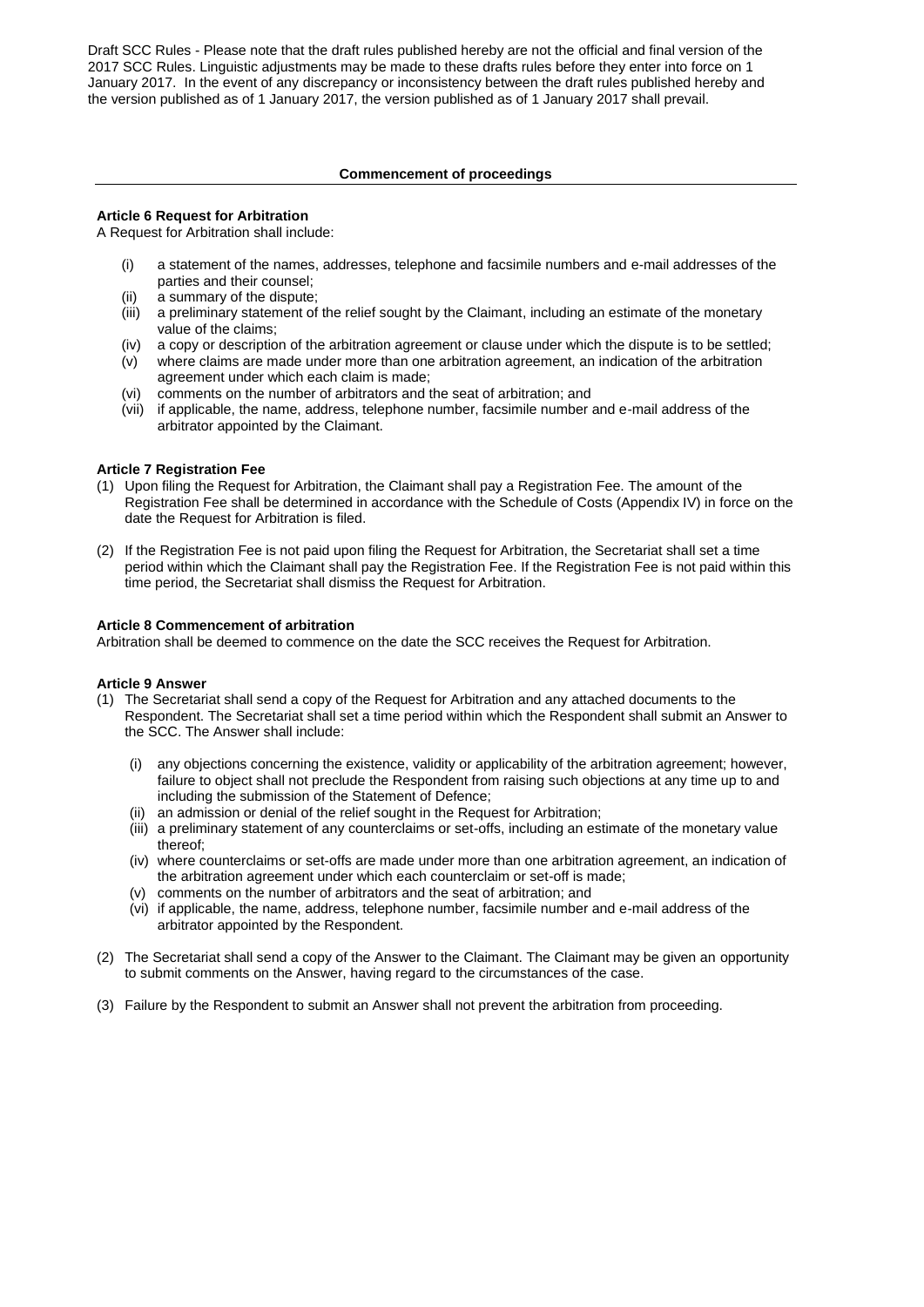#### **Article 10 Request for further details**

- (1) The Board may request further details from either party regarding any of their written submissions to the SCC.
- (2) If the Claimant fails to comply with a request for further details, the Board may dismiss the case.
- (3) If the Respondent fails to comply with a request for further details regarding its counterclaim or set-off, the Board may dismiss the counterclaim or set-off.
- (4) Failure by the Respondent to otherwise comply with a request for further details shall not prevent the arbitration from proceeding.

# **Article 11 Decisions by the Board**

The Board takes decisions as provided under these Rules, including deciding:

- whether the SCC manifestly lacks jurisdiction over the dispute pursuant to Article 12 (i);
- (ii) whether to grant a request for joinder pursuant to Article 13;
- (iii) whether claims made under multiple contracts shall proceed in a single arbitration pursuant to Article 14;
- (iv) whether to consolidate cases pursuant to Article 15;
- (v) on the number of arbitrators pursuant to Article 16;
- (vi) on any appointment of arbitrators pursuant to Article 17;
- (vii) on any challenge to an arbitrator pursuant to Article 19;
- (viii) on the seat of arbitration pursuant to Article 25; and
- (ix) on the Advance on Costs pursuant to Article 51.

### **Article 12 Dismissal**

The Board shall dismiss a case, in whole or in part, if:

- (i) the SCC manifestly lacks jurisdiction over the dispute; or
- (ii) the Advance on Costs is not paid pursuant to Article 51.

#### **Article 13 Joinder of additional parties**

- (1) A party to the arbitration may request that the Board join one or more additional parties to the arbitration.
- (2) The Request for Joinder shall be made as early as possible. A Request for Joinder made after the submission of the Answer will be not be considered, unless the Board decides otherwise. Articles 6 and 7 shall apply *mutatis mutandis* to the Request for Joinder.
- (3) Arbitration against the additional party shall be deemed to commence on the date the SCC receives the Request for Joinder.
- (4) The Secretariat shall set a time period within which the additional party shall submit an Answer to the Request for Joinder. Article 9 shall apply *mutatis mutandis* to the Answer to the Request for Joinder.
- (5) The Board may decide to join one or more additional parties provided that the SCC does not manifestly lack jurisdiction over the dispute between the parties, including any additional party requested to be joined to the Arbitration, pursuant to Article 12 (i).
- (6) In deciding whether to grant the Request for Joinder where claims are made under more than one arbitration agreement, the Board shall consult with the parties and shall have regard to subparagraphs (i)-(iv) in Article 14 (3).
- (7) In all cases where the Board decides to grant the Request for Joinder any decision as to the Arbitral Tribunal's jurisdiction over any party joined to the arbitration shall be made by the Arbitral Tribunal.
- (8) Where the Board decides to grant the Request for Joinder and the additional party does not agree to any arbitrator already appointed, the Board may release the arbitrators and appoint the entire Arbitral Tribunal, unless all parties, including the additional party, agree on a different procedure for the appointment of the Arbitral Tribunal.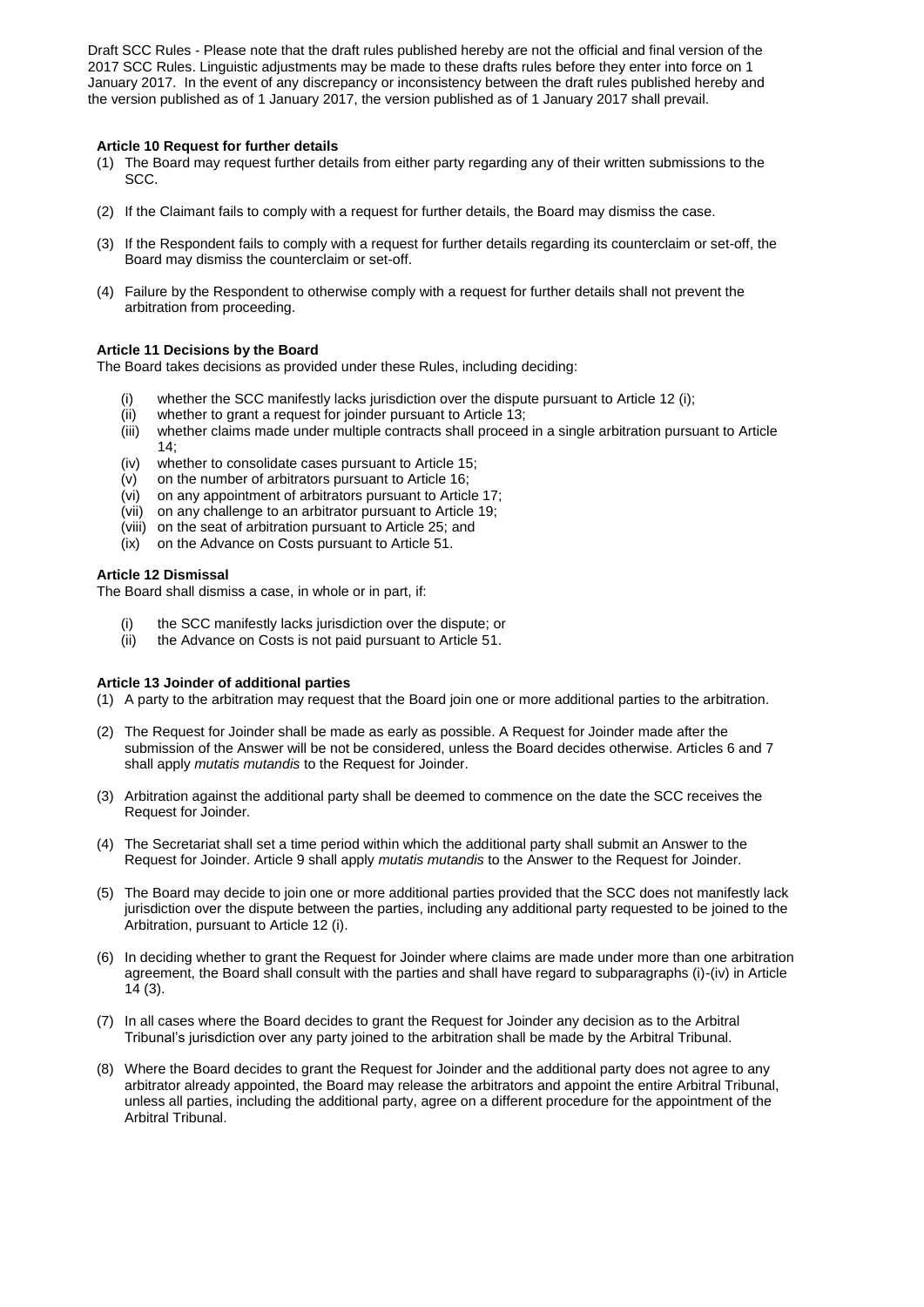# **Article 14 Multiple contracts in a single arbitration**

- (1) Parties may make claims arising out of or in connection with more than one contract in a single arbitration.
- (2) If any party raises any objections as to whether all of the claims made against it may be determined in a single arbitration, the claims may proceed in a single arbitration provided that the SCC does not manifestly lack jurisdiction over the dispute between the parties pursuant to Article 12 (i).
- (3) In deciding whether the claims shall proceed in a single arbitration, the Board shall consult with the parties and shall have regard to:
	- (i) whether the arbitration agreements under which the claims are made are compatible;
	- (ii) whether the relief sought arises out of the same transaction or series of transactions;
	- (iii) the efficiency and expeditiousness of the proceedings; and
	- (iv) any other relevant circumstances.
- (4) In all cases where the Board decides that the claims may proceed in a single arbitration, any decision as to the Arbitral Tribunal's jurisdiction over the claims shall be made by the Arbitral Tribunal.

#### **Article 15 Consolidation of arbitrations**

- (1) At the request of a party the Board may decide to consolidate a newly commenced arbitration with a pending arbitration, if:
	- (i) the parties agree to consolidate;
	- (ii) all the claims are made under the same arbitration agreement; or
	- (iii) where the claims are made under more than one arbitration agreement, the relief sought arises out of the same transaction or series of transactions and the Board considers the arbitration agreements to be compatible.
- (2) In deciding whether to consolidate, the Board shall consult with the parties and the Arbitral Tribunal and shall have regard to:
	- the stage of the pending arbitration;
	- (ii) the efficiency and expeditiousness of the proceedings; and
	- (iii) any other relevant circumstances.
- (3) Where the Board decides to consolidate, the Board may release any arbitrator already appointed.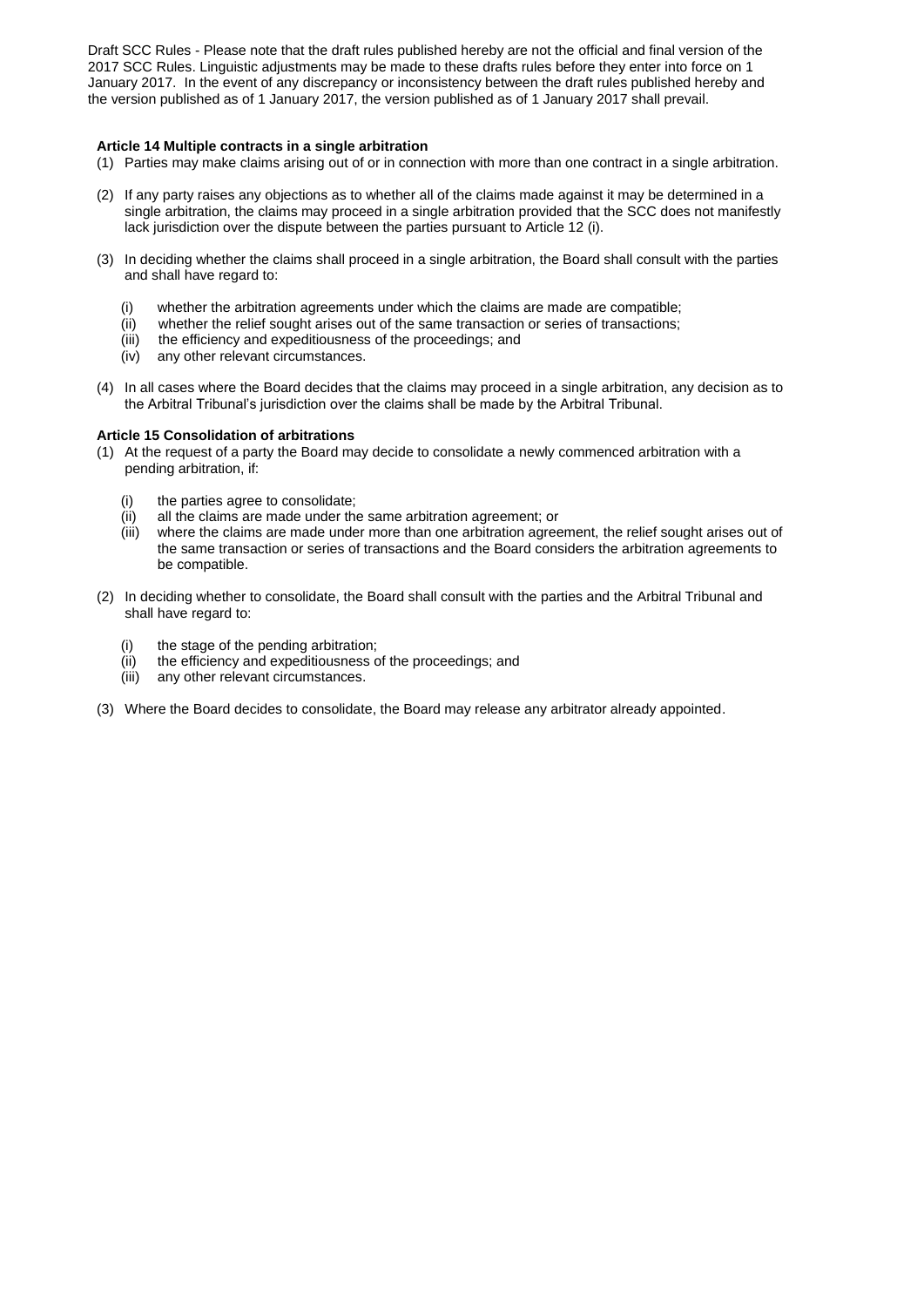# **Composition of the Arbitral Tribunal**

#### **Article 16 Number of arbitrators**

- (1) The parties may agree on the number of arbitrators.
- (2) Where the parties have not agreed on the number of arbitrators, the Board shall decide whether the Arbitral Tribunal shall consist of a sole arbitrator or three arbitrators, having regard to the complexity of the case, the amount in dispute and any other relevant circumstances.

### **Article 17 Appointment of arbitrators**

- (1) The parties may agree on a procedure for appointment of the Arbitral Tribunal.
- (2) Where the parties have not agreed on a procedure, or if the Arbitral Tribunal has not been appointed within the time period agreed by the parties or, where the parties have not agreed on a time period, within the time period set by the Board, the appointment shall be made pursuant to paragraphs (3)–(7).
- (3) Where the Arbitral Tribunal is to consist of a sole arbitrator, the parties shall be given 10 days to jointly appoint the arbitrator. If the parties fail to appoint the arbitrator within this time, the Board shall make the appointment.
- (4) Where the Arbitral Tribunal is to consist of more than one arbitrator, each party shall appoint an equal number of arbitrators and the Board shall appoint the Chairperson. Where a party fails to appoint arbitrator(s) within the stipulated time period, the Board shall make the appointment.
- (5) Where there are multiple Claimants or Respondents and the Arbitral Tribunal is to consist of more than one arbitrator, the multiple Claimants, jointly, and the multiple Respondents, jointly, shall appoint an equal number of arbitrators. If either side fails to make such joint appointment, the Board may appoint the entire Arbitral Tribunal.
- (6) If the parties are of different nationalities, the sole arbitrator or the Chairperson of the Arbitral Tribunal shall be of a different nationality than the parties, unless the parties have agreed otherwise or the Board otherwise deems it appropriate.
- (7) When appointing arbitrators, the Board shall consider the nature and circumstances of the dispute, the applicable law, the seat and language of the arbitration and the nationality of the parties.

#### **Article 18 Impartiality, independence and availability**

- (1) Every arbitrator must be impartial and independent.
- (2) Before being appointed, a prospective arbitrator shall disclose any circumstances that may give rise to justifiable doubts as to the prospective arbitrator's impartiality or independence.
- (3) Once appointed, an arbitrator shall submit to the Secretariat a signed statement of acceptance, availability, impartiality and independence, disclosing any circumstances that may give rise to justifiable doubts as to the arbitrator's impartiality or independence. The Secretariat shall send a copy of the statement of acceptance, availability, impartiality and independence to the parties and the other arbitrators.
- (4) An arbitrator shall immediately inform the parties and the other arbitrators in writing if any circumstances that may give rise to justifiable doubts as to the arbitrator's impartiality or independence arise during the course of the arbitration.

# **Article 19 Challenge to arbitrators**

- (1) A party may challenge any arbitrator if circumstances exist that give rise to justifiable doubts as to the arbitrator's impartiality or independence or if the arbitrator does not possess the qualifications agreed by the parties.
- (2) A party may challenge an arbitrator it has appointed, or in whose appointment it has participated, only for reasons it becomes aware of after the appointment was made.
- (3) A party wishing to challenge an arbitrator shall submit a written statement to the Secretariat stating the reasons for the challenge, within 15 days from the date the circumstances giving rise to the challenge became known to the party. Failure to challenge an arbitrator within the stipulated time constitutes a waiver of the party's right to make the challenge.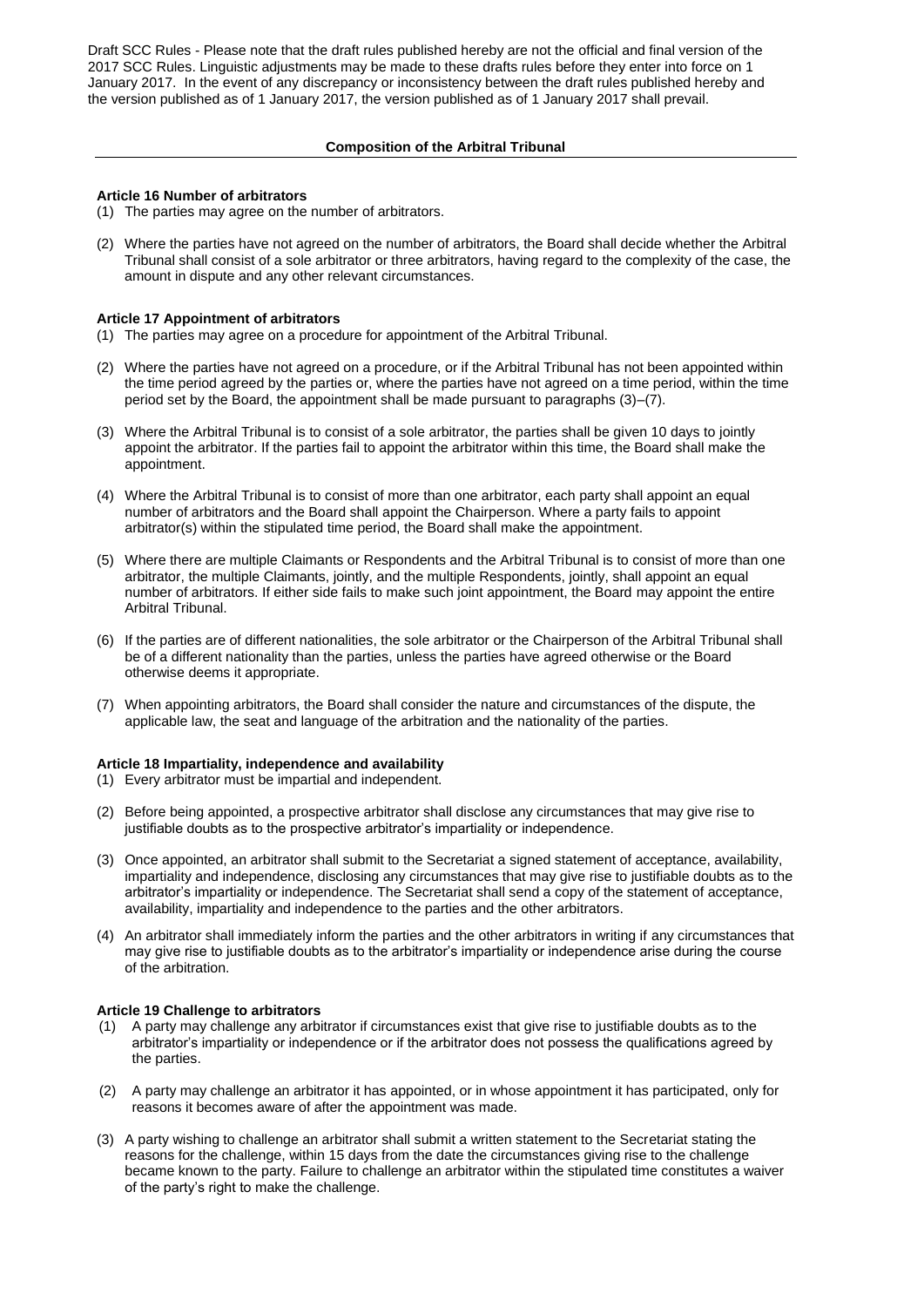- (4) The Secretariat shall notify the parties and the arbitrators of the challenge and give them an opportunity to submit comments.
- (5) If the other party agrees to the challenge, the arbitrator shall resign. In all other cases, the Board shall take the final decision on the challenge.

#### **Article 20 Release from appointment**

- (1) The Board shall release an arbitrator from appointment where:
	- (i) the Board accepts the resignation of the arbitrator;
	- (ii) a challenge to the arbitrator under Article 19 is sustained; or
	- (iii) the arbitrator is otherwise unable or fails to perform the arbitrator's functions.
- (2) Before the Board releases an arbitrator, the Secretariat may give the parties and the arbitrators an opportunity to submit comments.

#### **Article 21 Replacement of arbitrators**

- (1) The Board shall appoint a new arbitrator where an arbitrator has been released from appointment pursuant to Article 20, or where an arbitrator has died. If the released arbitrator was appointed by a party, that party shall appoint the new arbitrator, unless the Board otherwise deems it appropriate.
- (2) Where the Arbitral Tribunal consists of three or more arbitrators, the Board may decide that the remaining arbitrators shall proceed with the arbitration. Before the Board takes its decision, the parties and the arbitrators shall be given an opportunity to submit comments. In taking its decision, the Board shall take into account the stage of the arbitration and any other relevant circumstances.
- (3) Where an arbitrator has been replaced, the newly composed Arbitral Tribunal shall decide whether and to what extent the proceedings are to be repeated.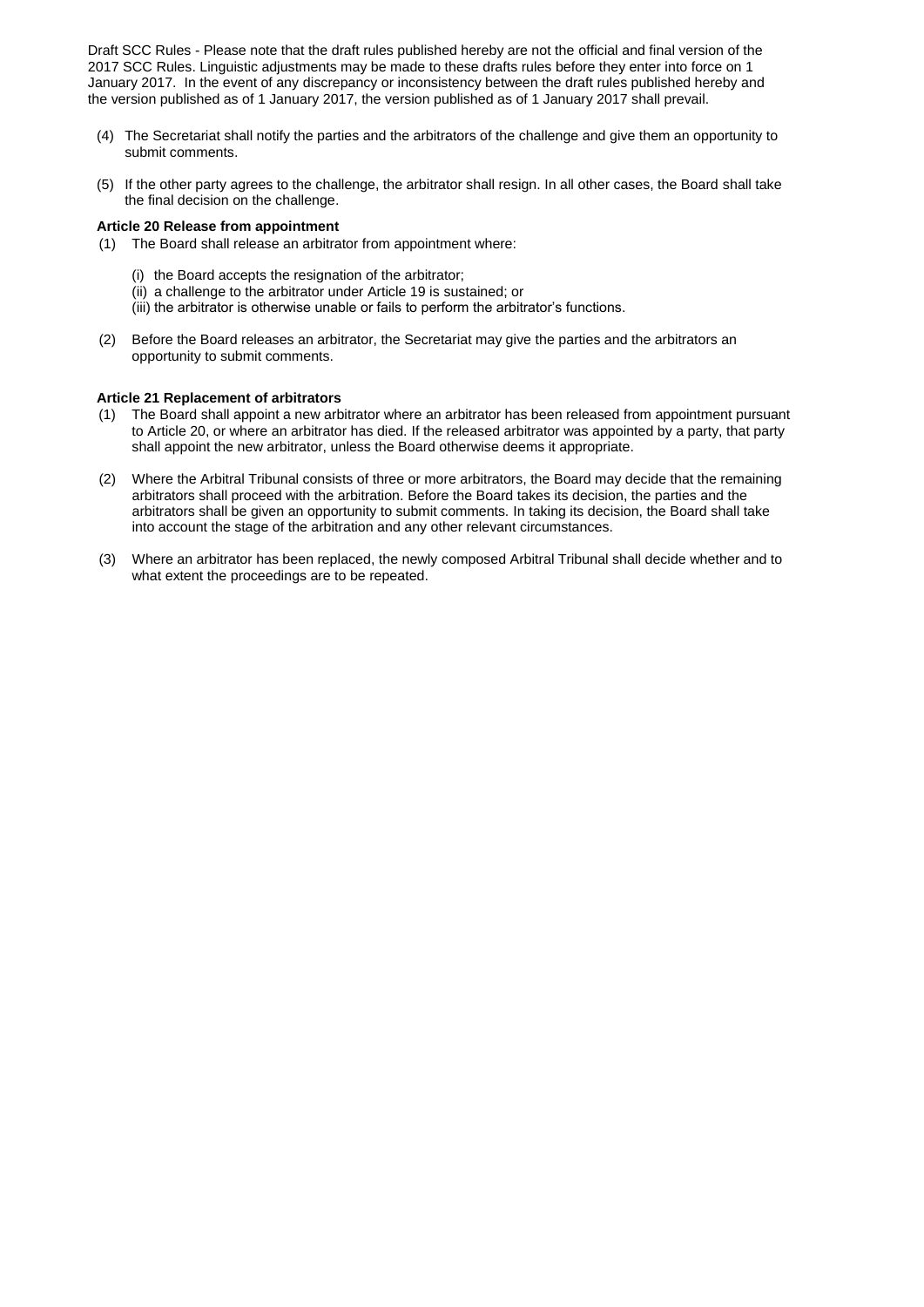#### **The proceedings before the Arbitral Tribunal**

#### **Article 22 Referral to the Arbitral Tribunal**

When the Arbitral Tribunal has been appointed and the Advance on Costs has been paid, the Secretariat shall refer the case to the Arbitral Tribunal.

## **Article 23 Conduct of the arbitration by the Arbitral Tribunal**

- (1) The Arbitral Tribunal may conduct the arbitration in such manner as it considers appropriate, subject to these Rules and any agreement between the parties.
- (2) In all cases, the Arbitral Tribunal shall conduct the arbitration in an impartial, efficient and expeditious manner, giving each party an equal and reasonable opportunity to present its case.

### **Article 24 Administrative secretary of the Arbitral Tribunal**

- (1) The Arbitral Tribunal may at any time during the arbitration submit to the SCC a proposal for the appointment of a specific candidate as administrative secretary. The appointment is subject to the approval of the parties.
- (2) The Arbitral Tribunal shall consult the parties regarding the tasks of the administrative secretary. The Arbitral Tribunal may not delegate any decision-making authority to the administrative secretary.
- (3) The administrative secretary must be impartial and independent. The Arbitral Tribunal shall ensure that the administrative secretary remains impartial and independent at all stages of the arbitration.
- (4) Before being appointed, the proposed administrative secretary shall sign a statement of availability, impartiality and independence disclosing any circumstances that may give rise to justifiable doubts as to the proposed administrative secretary's impartiality or independence.
- (5) A party may request the removal of the administrative secretary based on the procedure set out in Article 19, which shall apply *mutatis mutandis* to a challenge of an administrative secretary. If the Board removes an administrative secretary, the Arbitral Tribunal may propose the appointment of another administrative secretary in accordance with this Article. A request for removal shall not prevent the arbitration from proceeding, unless the Arbitral Tribunal decides otherwise.
- (6) Any fee payable to the administrative secretary shall be paid from the fees of the Arbitral Tribunal.

#### **Article 25 Seat of arbitration**

- (1) Unless agreed upon by the parties, the Board shall decide the seat of arbitration.
- (2) The Arbitral Tribunal may, after consulting the parties, conduct hearings at any place it considers appropriate. The Arbitral Tribunal may meet and deliberate at any place it considers appropriate. The arbitration shall be deemed to have taken place at the seat of arbitration regardless of any hearing, meeting, or deliberation held elsewhere.
- (3) The award shall be deemed to have been made at the seat of arbitration.

#### **Article 26 Language**

- (1) Unless agreed upon by the parties, the Arbitral Tribunal shall determine the language(s) of the arbitration. In so determining, the Arbitral Tribunal shall have due regard to all relevant circumstances and shall give the parties an opportunity to submit comments.
- (2) The Arbitral Tribunal may request that any documents submitted in languages other than those of the arbitration be accompanied by a translation into the language(s) of the arbitration.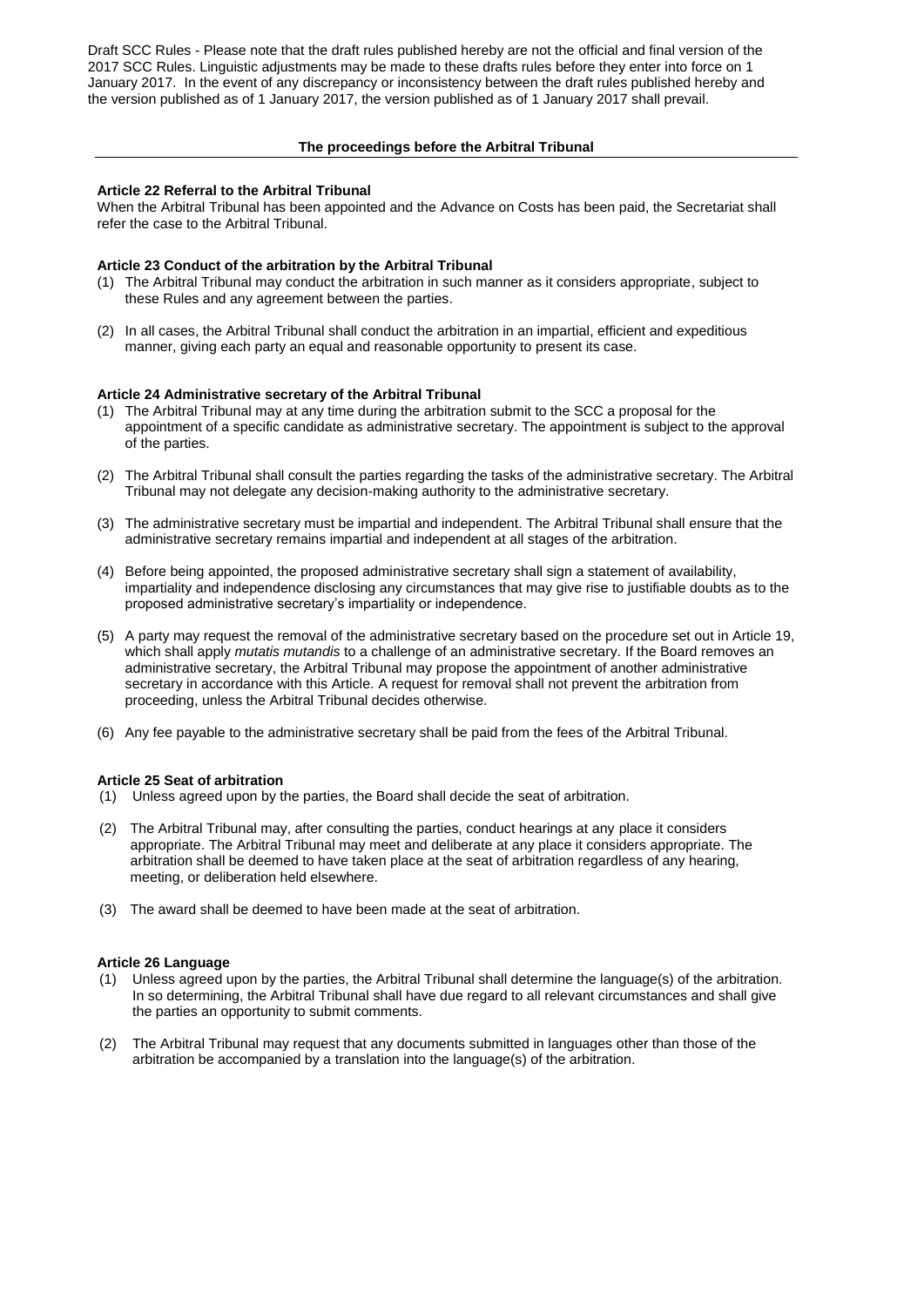### **Article 27 Applicable law**

- (1) The Arbitral Tribunal shall decide the merits of the dispute on the basis of the law(s) or rules of law agreed upon by the parties. In the absence of such agreement, the Arbitral Tribunal shall apply the law or rules of law that it considers most appropriate.
- (2) Any designation by the parties of the law of a given state shall be deemed to refer to the substantive law of that state, not to its conflict of laws rules.
- (3) The Arbitral Tribunal shall decide the dispute *ex aequo et bono* or as *amiable compositeur* only if the parties have expressly authorised it to do so.

#### **Article 28 Case management conference and timetable**

- (1) After the referral of the case to the Arbitral Tribunal, the Arbitral Tribunal shall promptly hold a case management conference with the parties to organise, schedule and establish procedures for the conduct of the arbitration.
- (2) The case management conference may be conducted in person or by any other means.
- (3) Having regard to the circumstances of the case, the Arbitral Tribunal and the parties shall seek to adopt procedures enhancing the efficiency and expeditiousness of the proceedings.
- (4) During or immediately following the case management conference, the Arbitral Tribunal shall establish a timetable for the conduct of the arbitration, including the date for making the award.
- (5) The Arbitral Tribunal may, after consulting the parties, hold further case management conferences and issue revised timetables as it deems appropriate. The Arbitral Tribunal shall send a copy of the timetable and any subsequent modifications to the parties and to the Secretariat.

#### **Article 29 Written submissions**

- (1) Within the period determined by the Arbitral Tribunal, the Claimant shall submit a Statement of Claim which shall include, unless previously submitted:
	- (i) the specific relief sought;
	- (ii) the factual and legal basis the Claimant relies on; and
	- (iii) any evidence the Claimant relies on.
- (2) Within the period determined by the Arbitral Tribunal, the Respondent shall submit a Statement of Defence which shall include, unless previously submitted:
	- any objections concerning the existence, validity or applicability of the arbitration agreement;
	- (ii) a statement whether, and to what extent, the Respondent admits or denies the relief sought by the Claimant;
	- (iii) the factual and legal basis the Respondent relies on;
	- (iv) any counterclaim or set-off and the grounds on which it is based; and
	- (v) any evidence the Respondent relies on.
- (3) The Arbitral Tribunal may order the parties to submit additional written submissions.

#### **Article 30 Amendments**

At any time prior to the close of proceedings pursuant to Article 40, a party may amend or supplement its claim, counterclaim, defence or set-off provided its case, as amended or supplemented, is still comprised by the arbitration agreement, unless the Arbitral Tribunal considers it inappropriate to allow such amendment or supplement having regard to the delay in making it, the prejudice to the other party or any other relevant circumstances.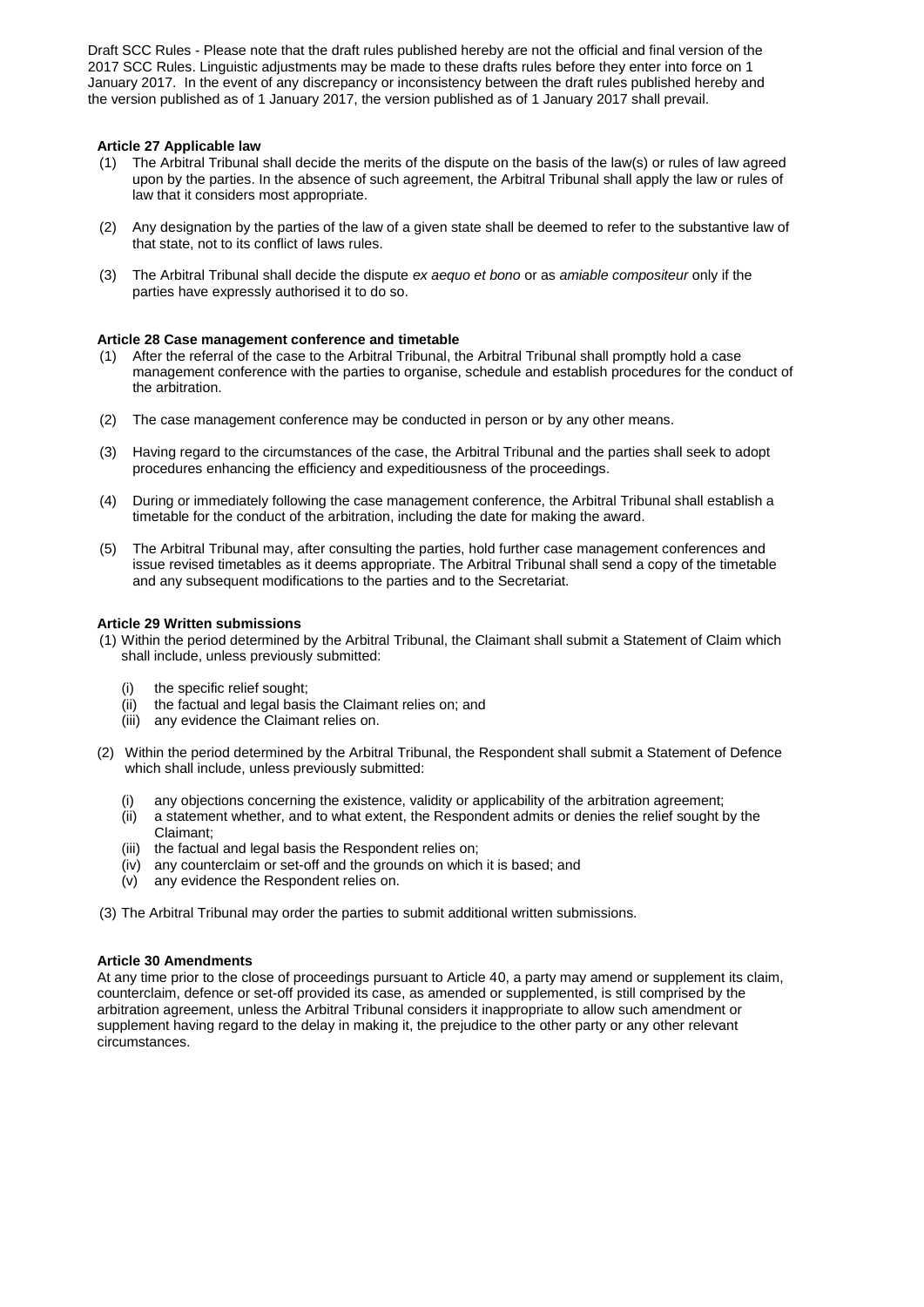#### **Article 31 Evidence**

- (1) The admissibility, relevance, materiality and weight of evidence shall be for the Arbitral Tribunal to determine.
- (2) The Arbitral Tribunal may order a party to identify the documentary evidence it intends to rely on and specify the circumstances intended to be proved by such evidence.
- (3) At the request of a party, or exceptionally on its own motion, the Arbitral Tribunal may order a party to produce any documents or other evidence that may be relevant to the case and material to its outcome.

#### **Article 32 Hearings**

- (1) A hearing shall be held if requested by a party, or if the Arbitral Tribunal deems it appropriate.
- (2) The Arbitral Tribunal shall, in consultation with the parties, determine the date, time and location of any hearing and shall provide the parties with reasonable notice thereof.
- (3) Unless otherwise agreed by the parties, hearings will be held in private.

#### **Article 33 Witnesses**

- (1) In advance of any hearing, the Arbitral Tribunal may order the parties to identify each witness or expert they intend to call and specify the circumstances intended to be proved by each testimony.
- (2) The testimony of witnesses or party-appointed experts may be submitted in the form of signed statements.
- (3) Any witness or expert, on whose testimony a party seeks to rely, shall attend a hearing for examination, unless otherwise agreed by the parties.

#### **Article 34 Experts appointed by the Arbitral Tribunal**

- (1) After consulting the parties, the Arbitral Tribunal may appoint one or more experts to report to it on specific issues set out by the Arbitral Tribunal in writing.
- (2) Upon receipt of a report from an expert it has appointed, the Arbitral Tribunal shall send a copy of the report to the parties and shall give the parties an opportunity to submit written comments on the report.
- (3) Upon the request of a party, the parties shall be given an opportunity to examine any expert appointed by the Arbitral Tribunal at a hearing.

#### **Article 35 Default**

- (1) If the Claimant, without good cause, fails to submit a Statement of Claim in accordance with Article 29, the Arbitral Tribunal shall terminate the proceedings, provided the Respondent has not filed a counterclaim.
- (2) If a party, without good cause, fails to submit a Statement of Defence or other written statement in accordance with Article 29, fails to appear at a hearing, or otherwise fails to avail itself of the opportunity to present its case, the Arbitral Tribunal may proceed with the arbitration and make an award.
- (3) If a party, without good cause, fails to comply with any provision of, or requirement under, these Rules or any procedural order given by the Arbitral Tribunal, the Arbitral Tribunal may draw such inferences as it considers appropriate.

#### **Article 36 Waiver**

A party who, during the arbitration, fails to object without delay to any failure to comply with the arbitration agreement, these Rules or other rules applicable to the proceedings, shall be deemed to have waived the right to object to such failure.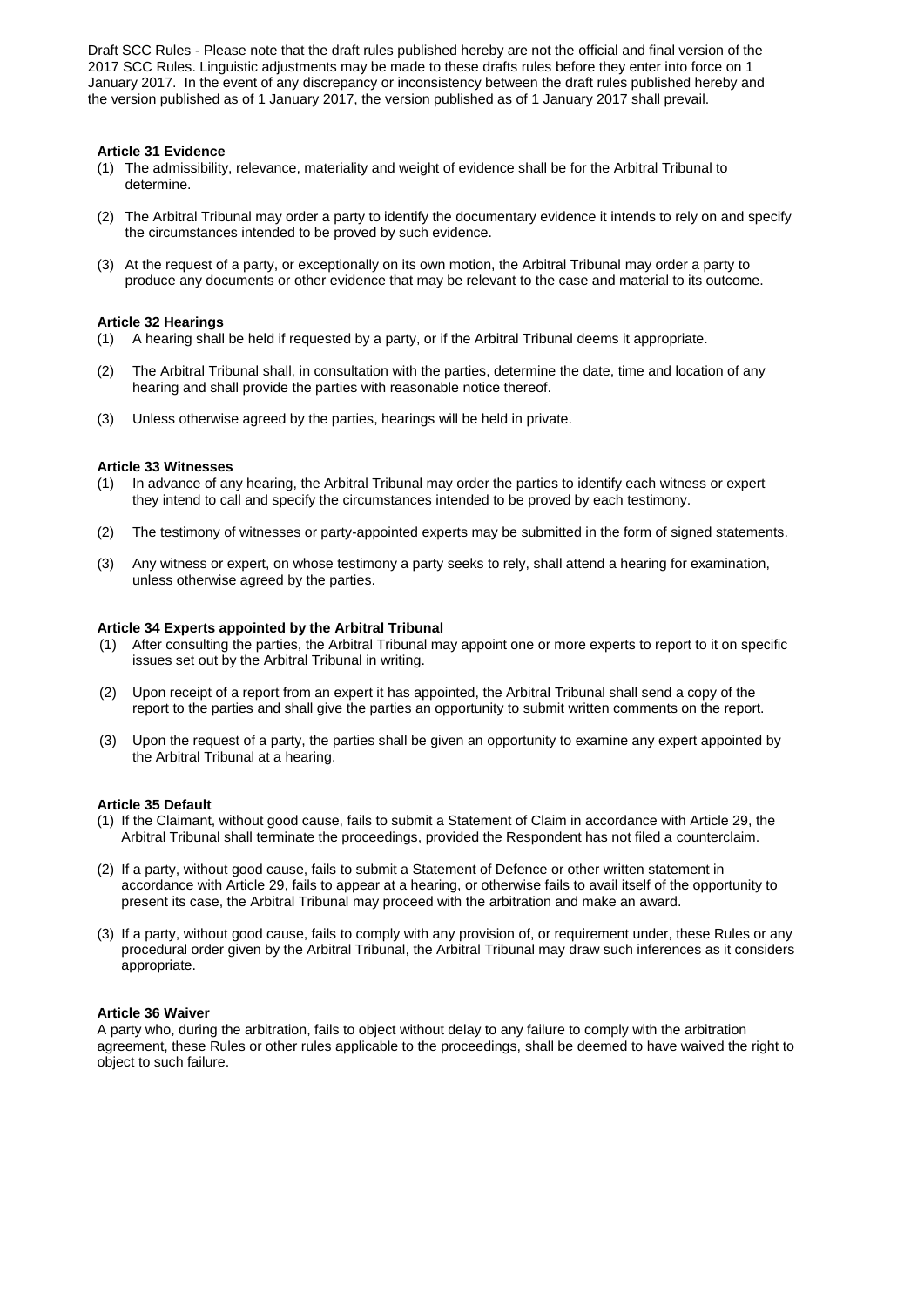#### **Article 37 Interim measures**

- (1) The Arbitral Tribunal may, at the request of a party, grant any interim measures it deems appropriate.
- (2) The Arbitral Tribunal may order the party requesting an interim measure to provide appropriate security in connection with the measure.
- (3) An interim measure shall take the form of an order or an award.
- (4) Provisions with respect to interim measures requested before arbitration has commenced, or before a case has been referred to an Arbitral Tribunal, are set out in Appendix II.
- (5) A request for interim measures made by a party to a judicial authority is not incompatible with the arbitration agreement or with these Rules.

### **Article 38 Security for costs**

- (1) The Arbitral Tribunal may, in exceptional circumstances and at the request of a party, order any Claimant or Counterclaimant to provide security for costs in any manner the Arbitral Tribunal deems appropriate.
- (2) In determining whether to order security for costs, the Arbitral Tribunal shall have regard to:
	- the prospects of success of the claims, counterclaims and defences;
	- (ii) the Claimant's or Counterclaimant's ability to comply with an adverse costs award and the availability of assets for enforcement of an adverse costs award;
	- (iii) whether it is appropriate in all the circumstances of the case to order one party to provide security; and
	- (iv) any other relevant circumstances.
- (3) If a party fails to comply with an order to provide security, the Arbitral Tribunal may stay or dismiss the party's claims in whole or in part.
- (4) Any decision to stay or to dismiss a party's claims shall take the form of an order or an award.

# **Article 39 Summary procedure**

- (1) A party may request that the Arbitral Tribunal decide one or more issues of fact or law by way of summary procedure, without necessarily undertaking every procedural step that might otherwise be adopted for the arbitration.
- (2) A request for summary procedure may concern issues of jurisdiction, admissibility or the merits. It may include, for example, an assertion that:
	- (i) an allegation of fact or law material to the outcome of the case is manifestly unsustainable;
	- (ii) even if the facts alleged by the other party are assumed to be true, no award could be rendered in favour of that party under the applicable law; or
	- (iii) any issue of fact or law material to the outcome of the case is, for any other reason, suitable to determination by way of summary procedure.
- (3) The request shall specify the grounds relied on and the form of summary procedure proposed, and demonstrate that such procedure is efficient and appropriate in all the circumstances of the case.
- (4) After providing the other party an opportunity to submit comments, the Arbitral Tribunal shall issue an order either dismissing the request or fixing the summary procedure in the form it deems appropriate.
- (5) In determining whether to grant a request for summary procedure, the Arbitral Tribunal shall have regard to all relevant circumstances, including the extent to which the summary procedure contributes to a more efficient and expeditious resolution of the dispute.
- (6) If the request for summary procedure is granted, the Arbitral Tribunal shall seek to make its order or award on the issues under consideration in an efficient and expeditious manner having regard to the circumstances of the case, while giving each party an equal and reasonable opportunity to present its case pursuant to Article 23 (2).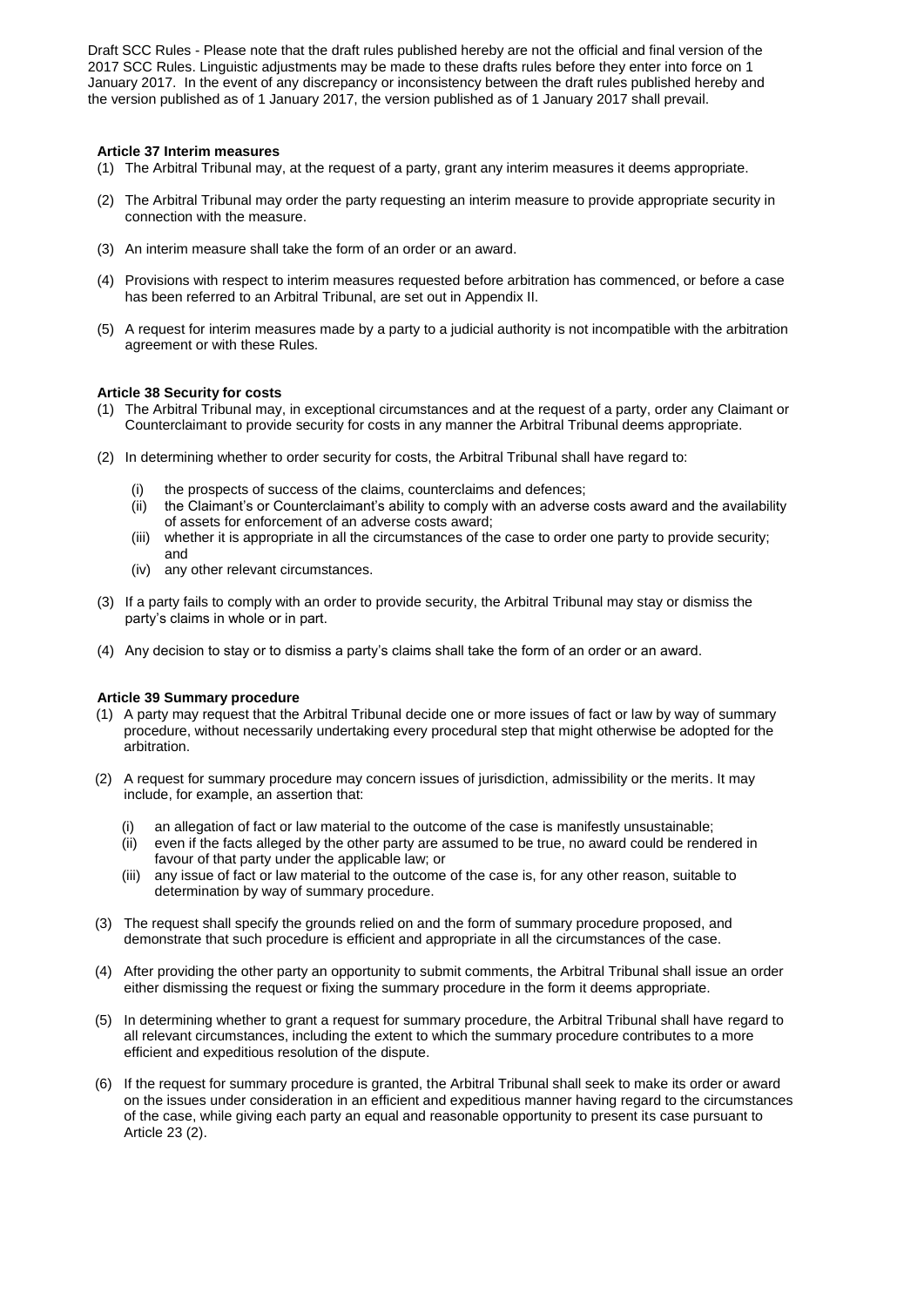#### **Article 40 Close of proceedings**

The Arbitral Tribunal shall declare the proceedings closed when it is satisfied that the parties have had a reasonable opportunity to present their cases. In exceptional circumstances, prior to the making of the final award, the Arbitral Tribunal may reopen the proceedings on its own motion, or on the application of a party.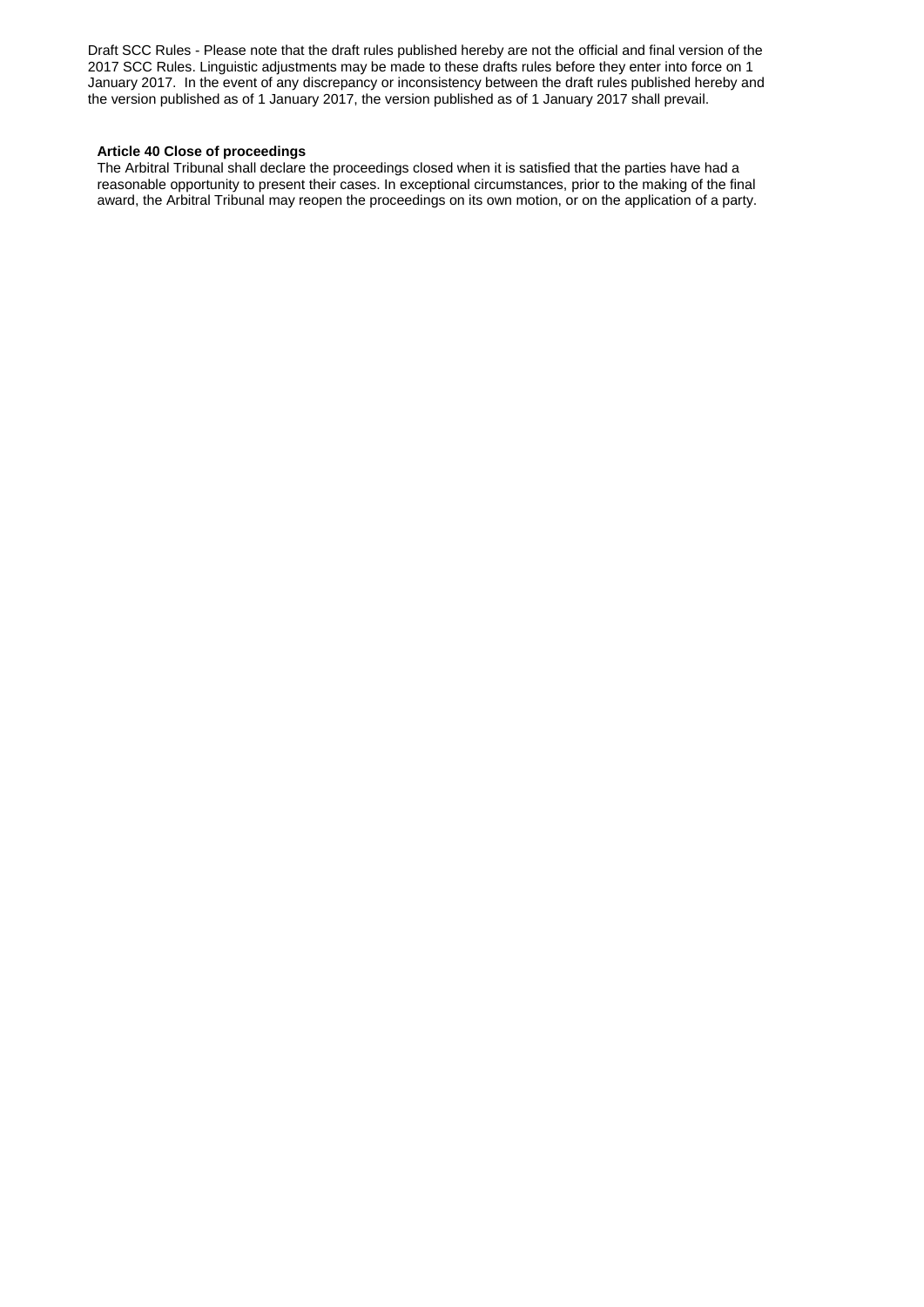#### **Awards and decisions**

#### **Article 41 Awards and decisions**

- (1) Where the Arbitral Tribunal consists of more than one arbitrator, any award or other decision shall be made by a majority of the arbitrators or, failing a majority, by the Chairperson.
- (2) The Arbitral Tribunal may decide that the Chairperson alone may make procedural rulings.

### **Article 42 Making of awards**

- (1) The Arbitral Tribunal shall make its award in writing, and, unless otherwise agreed by the parties, shall state the reasons upon which the award is based.
- (2) An award shall include the date of the award and the seat of arbitration in accordance with Article 25.
- (3) An award shall be signed by the arbitrators. If an arbitrator fails to sign an award, the signatures of the majority of the arbitrators or, failing a majority, of the Chairperson shall be sufficient, provided that the reason for the omission of the signature is stated in the award.
- (4) The Arbitral Tribunal shall deliver a copy of the award to each of the parties and to the SCC without delay.
- (5) If any arbitrator fails, without good cause, to participate in the deliberations of the Arbitral Tribunal on any issue, such failure will not preclude a decision being taken by the other arbitrators.

#### **Article 43 Time limit for final award**

The final award shall be made no later than six months from the date the case was referred to the Arbitral Tribunal pursuant to Article 22. The Board may extend this time limit upon a reasoned request from the Arbitral Tribunal or if otherwise deemed necessary.

# **Article 44 Separate award**

The Arbitral Tribunal may decide a separate issue or part of the dispute in a separate award.

#### **Article 45 Settlement or other grounds for termination of the arbitration**

- (1) If the parties reach a settlement before the final award is made, the Arbitral Tribunal may, at the request of both parties, make a consent award recording the settlement.
- (2) If the arbitration is terminated for any other reason before the final award is made, the Arbitral Tribunal shall issue an award recording the termination.

#### **Article 46 Effect of an award**

An award shall be final and binding on the parties when rendered. By agreeing to arbitration under these Rules, the parties undertake to carry out any award without delay.

#### **Article 47 Correction and interpretation of an award**

- (1) Within 30 days of receiving an award, a party may, upon notice to the other party, request that the Arbitral Tribunal correct any clerical, typographical or computational errors in the award, or provide an interpretation of a specific point or part of the award. After giving the other party an opportunity to comment on the request, and if the Arbitral Tribunal considers the request justified, it shall make the correction or provide the interpretation within 30 days of receiving the request.
- (2) The Arbitral Tribunal may correct any error of the type referred to in paragraph (1) above on its own motion within 30 days of the date of an award.
- (3) Any correction or interpretation of an award shall be in writing and shall comply with the requirements of Article 42.

# **Article 48 Additional award**

Within 30 days of receiving an award, a party may, upon notice to the other party, request that the Arbitral Tribunal make an additional award on claims presented in the arbitration but not determined in the award. After giving the other party an opportunity to comment on the request, and if the Arbitral Tribunal considers the request justified, it shall make the additional award within 60 days of receiving the request. When deemed necessary, the Board may extend this 60 day time limit.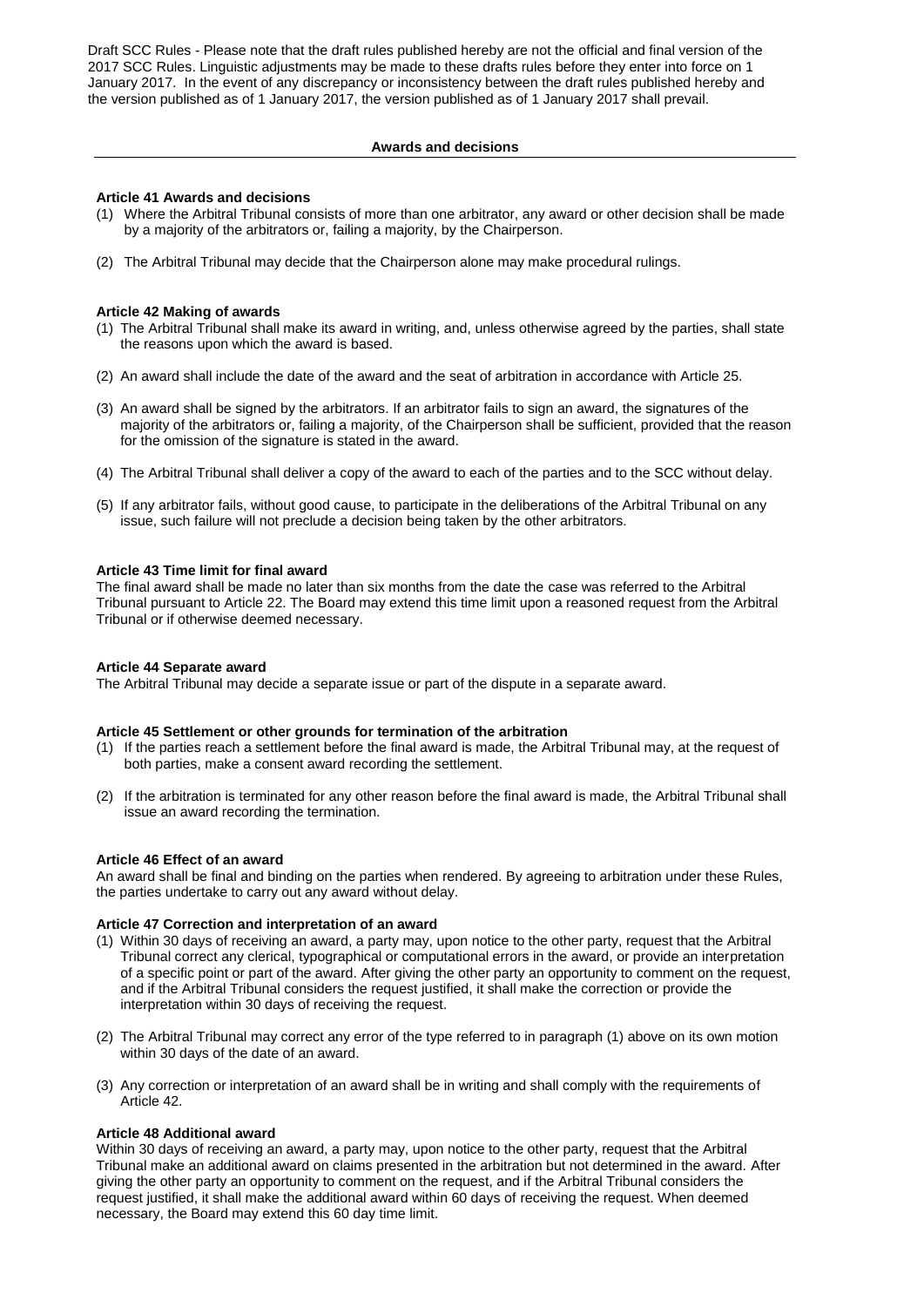#### **Costs of the Arbitration**

#### **Article 49 Costs of the Arbitration**

- (1) The Costs of the Arbitration consist of:
	- (i) the Fees of the Arbitral Tribunal;
	- (ii) the Administrative Fee; and
	- (iii) the expenses of the Arbitral Tribunal and the SCC.
- (2) Before making the final award, the Arbitral Tribunal shall request that the Board finally determine the Costs of the Arbitration. The Board shall finally determine the Costs of the Arbitration in accordance with the Schedule of Costs (Appendix IV) in force on the date of commencement of the arbitration pursuant to Article 8.
- (3) In finally determining the Costs of the Arbitration, the Board shall have regard to the extent to which the Arbitral Tribunal has acted in an efficient and expeditious manner, the complexity of the dispute and any other relevant circumstances.
- (4) If the arbitration is terminated before the final award is made pursuant to Article 45, the Board shall finally determine the Costs of the Arbitration having regard to the stage of the arbitration, the work performed by the Arbitral Tribunal and any other relevant circumstances.
- (5) The Arbitral Tribunal shall include in the final award the Costs of the Arbitration as finally determined by the Board and specify the individual fees and expenses of each member of the Arbitral Tribunal and the SCC.
- (6) Unless otherwise agreed by the parties, the Arbitral Tribunal shall, at the request of a party, apportion the Costs of the Arbitration between the parties, having regard to the outcome of the case, each party's contribution to the efficiency and expeditiousness of the arbitration and any other relevant circumstances.
- (7) The parties are jointly and severally liable to the arbitrator(s) and to the SCC for the Costs of the Arbitration.

#### **Article 50 Costs incurred by a party**

Unless otherwise agreed by the parties, the Arbitral Tribunal may in the final award, at the request of a party, order one party to pay any reasonable costs incurred by another party, including costs for legal representation, having regard to the outcome of the case, each party's contribution to the efficiency and expeditiousness of the arbitration and any other relevant circumstances.

#### **Article 51 Advance on Costs**

- (1) The Board shall determine an amount to be paid by the parties as an Advance on Costs.
- (2) The Advance on Costs shall correspond to the estimated amount of the Costs of Arbitration pursuant to Article 49 (1).
- (3) Each party shall pay half of the Advance on Costs, unless separate advances are determined. Where counterclaims or set-offs are submitted, the Board may decide that each party shall pay the advances on costs corresponding to its claims.
- (4) At the request of the Arbitral Tribunal, or if otherwise deemed necessary, the Board may order parties to pay additional advances during the course of the arbitration.
- (5) If a party fails to make a required payment, the Secretariat shall give the other party an opportunity to do so within a specified period of time. If the payment is not made within that time, the Board shall dismiss the case in whole or in part. If the other party makes the required payment, the Arbitral Tribunal may, at the request of that party, make a separate award for reimbursement of the payment.
- (6) At any stage during the arbitration or after the Award has been made, the Board may draw on the Advance on Costs to cover the Costs of the Arbitration.
- (7) The Board may decide that part of the Advance on Costs may be provided in the form of a bank guarantee or other form of security.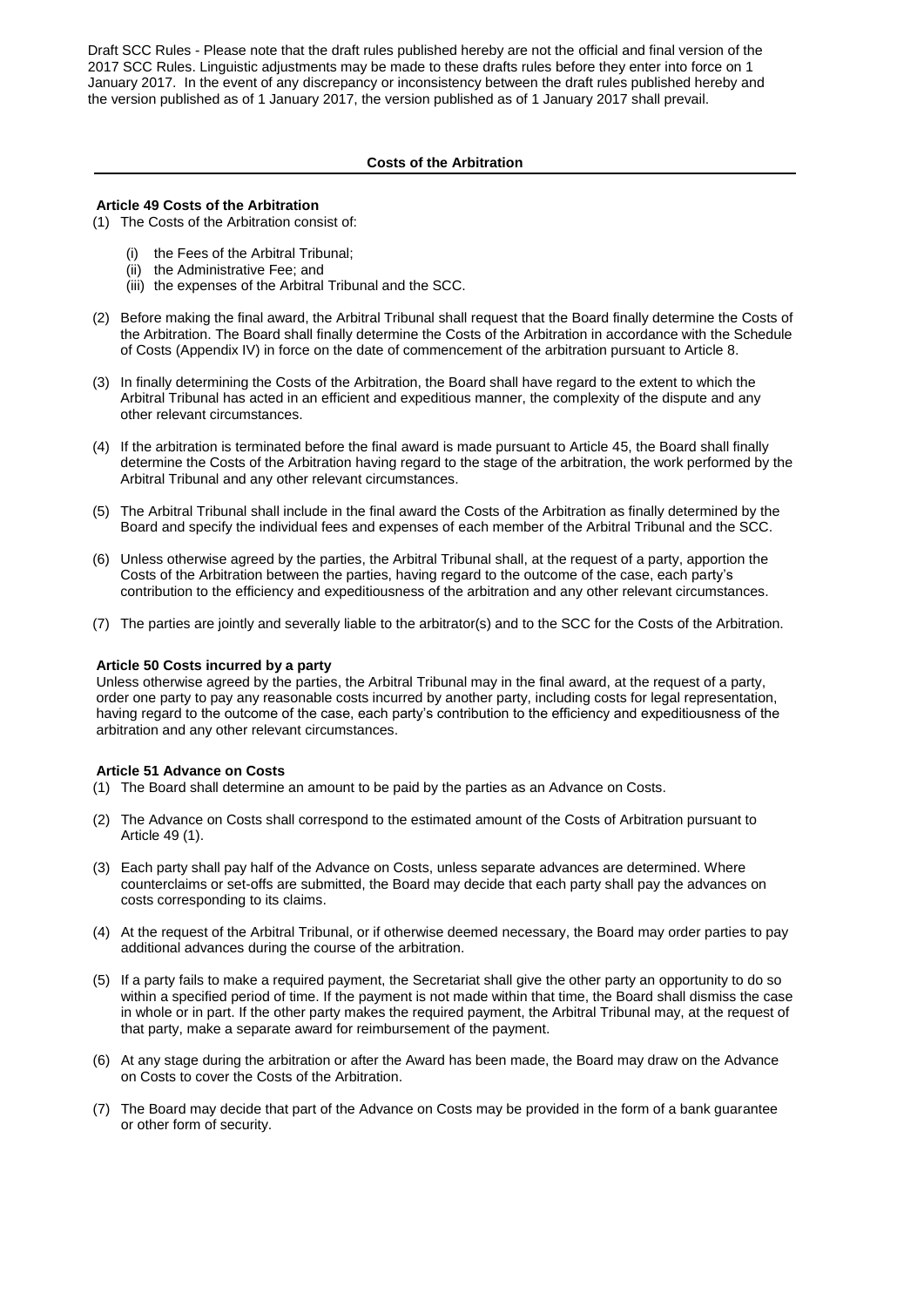#### **Miscellaneous**

# **Article 52 Exclusion of liability**

Neither the SCC, the arbitrator(s), the administrative secretary of the Arbitral Tribunal, nor any expert appointed by the Arbitral Tribunal, is liable to any party for any act or omission in connection with the arbitration, unless such act or omission constitutes wilful misconduct or gross negligence.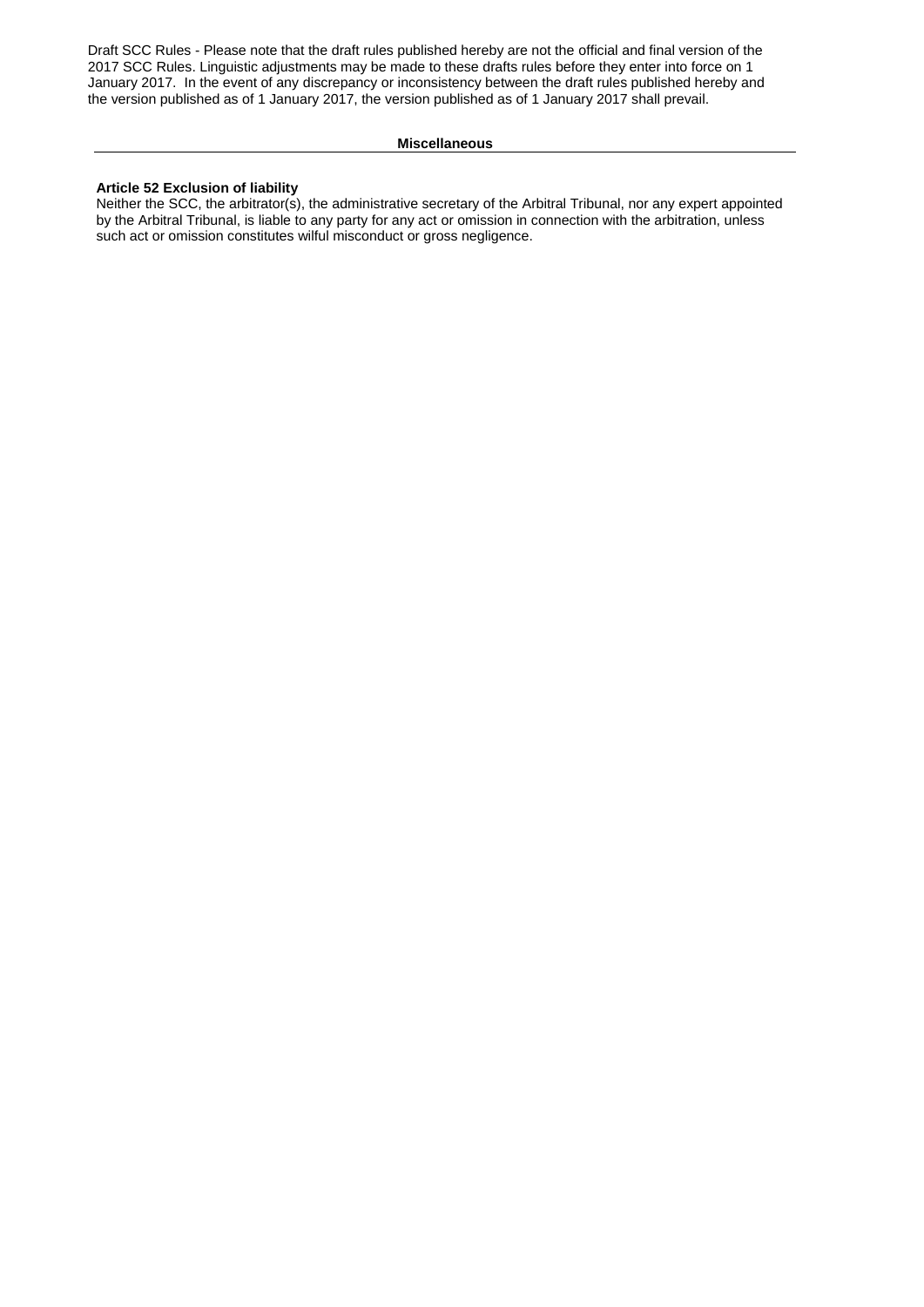# **APPENDIX I**

# **ORGANISATION**

#### **Article 1 About the SCC**

The Arbitration Institute of the Stockholm Chamber of Commerce (the "SCC") is a body providing administrative services in relation to the settlement of disputes. The SCC is part of the Stockholm Chamber of Commerce, but is independent in exercising its functions in the administration of disputes. The SCC is composed of a board of directors (the "Board") and a secretariat (the "Secretariat").

# **Article 2 Function of the SCC**

The SCC does not itself decide disputes. The function of the SCC is to:

- (i) administer domestic and international disputes in accordance with the SCC Rules and other procedures or rules agreed upon by the parties; and
- (ii) provide information concerning arbitration and mediation matters.

#### **Article 3 The Board**

The Board shall be composed of one chairperson, a maximum of three vice-chairpersons and a maximum of 12 additional members. The Board shall include both Swedish and non-Swedish nationals.

#### **Article 4 Appointment of the Board**

The Board shall be appointed by the Board of Directors of the Stockholm Chamber of Commerce (the "Board of Directors"). The members of the Board shall be appointed for a period of three years and, unless exceptional circumstances apply, are only eligible for re-appointment in their respective capacities for one further three year period.

#### **Article 5 Removal of a member of the Board**

In exceptional circumstances, the Board of Directors may remove a member of the Board. If a member resigns or is removed during a term of office, the Board of Directors shall appoint a new member for the remainder of the term.

#### **Article 6 Function of the Board**

The function of the Board is to take the decisions required of the SCC in administering disputes under the SCC Rules and any other rules or procedures agreed upon by the parties. Such decisions include decisions on the jurisdiction of the SCC, determination of advances on costs, appointment of arbitrators, decisions upon challenges to arbitrators, removal of arbitrators and the fixing of arbitration costs.

#### **Article 7 Decisions by the Board**

Two members of the Board form a quorum. If a majority is not attained, the Chairperson has the casting vote. The Chairperson or a Vice Chairperson may take decisions on behalf of the Board in urgent matters. A committee of the Board may be appointed to take certain decisions on behalf of the Board. The Board may delegate decisions to the Secretariat, including decisions on advances on costs, extension of time for rendering an award, dismissal for non-payment of registration fee, release of arbitrators and fixing of arbitration costs. Decisions by the Board are final.

#### **Article 8 The Secretariat**

The Secretariat acts under the direction of a Secretary General. The Secretariat carries out the functions assigned to it under the SCC Rules. The Secretariat may also take decisions delegated to it by the Board.

#### **Article 9 Procedures**

The SCC shall maintain the confidentiality of the arbitration and the award and shall deal with the arbitration in an impartial, efficient and expeditious manner.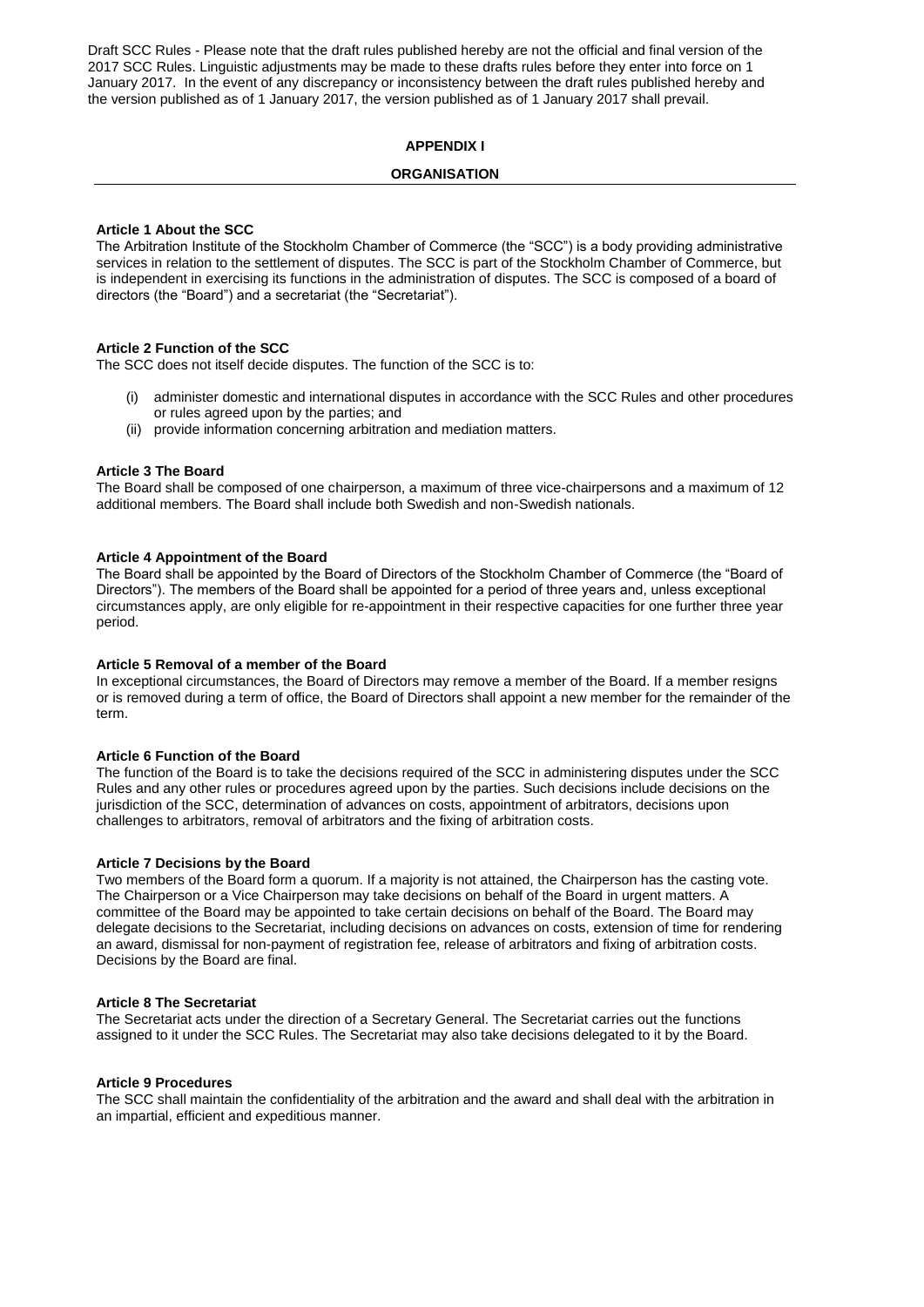### **APPENDIX II**

#### **EMERGENCY ARBITRATOR**

#### **Article 1 Emergency Arbitrator**

- (1) A party may apply for the appointment of an Emergency Arbitrator until the case has been referred to an Arbitral Tribunal pursuant to Article 22 of the Arbitration Rules.
- (2) The powers of the Emergency Arbitrator shall be those set out in Article 37 (1)-(3) of the Arbitration Rules. Such powers terminate on referral of the case to an Arbitral Tribunal pursuant to Article 22 of the Arbitration Rules, or when an emergency decision ceases to be binding according to Article 9 (4) of this Appendix.

#### **Article 2 Application for the appointment of an Emergency Arbitrator**

An application for the appointment of an Emergency Arbitrator shall include:

- (i) a statement of the names, addresses, telephone and facsimile numbers and e-mail addresses of the parties and their counsel;
- (ii) a summary of the dispute;
- (iii) a statement of the interim relief sought and the reasons therefor;
- (iv) a copy or description of the arbitration agreement or clause under which the dispute is to be settled;
- (v) comments on the seat of the emergency proceedings, the applicable law(s) and the language(s) of the proceedings; and
- (vi) proof of payment of the costs for the emergency proceedings pursuant to Article 10 (1)-(2) of this Appendix.

#### **Article 3 Notice**

As soon as an application for the appointment of an Emergency Arbitrator has been received, the Secretariat shall send the application to the other party.

#### **Article 4 Appointment of the Emergency Arbitrator**

- (1) The Board shall seek to appoint an Emergency Arbitrator within 24 hours of receipt of the application.
- (2) An Emergency Arbitrator shall not be appointed if the SCC manifestly lacks jurisdiction over the dispute.
- (3) Article 19 of the Arbitration Rules applies to the challenge of an Emergency Arbitrator, except that a challenge must be made within 24 hours from the time the circumstances giving rise to the challenge became known to the party.
- (4) An Emergency Arbitrator may not act as an arbitrator in any future arbitration relating to the dispute, unless otherwise agreed by the parties.

#### **Article 5 Seat of the emergency proceedings**

The seat of the emergency proceedings shall be that which has been agreed upon by the parties as the seat of the arbitration. If the seat of the arbitration has not been agreed by the parties, the Board shall determine the seat of the emergency proceedings.

#### **Article 6 Referral to the Emergency Arbitrator**

Once an Emergency Arbitrator has been appointed, the Secretariat shall promptly refer the application to the Emergency Arbitrator.

#### **Article 7 Conduct of the emergency proceedings**

Article 23 of the Arbitration Rules shall apply to the emergency proceedings, taking into account the urgency inherent in such proceedings.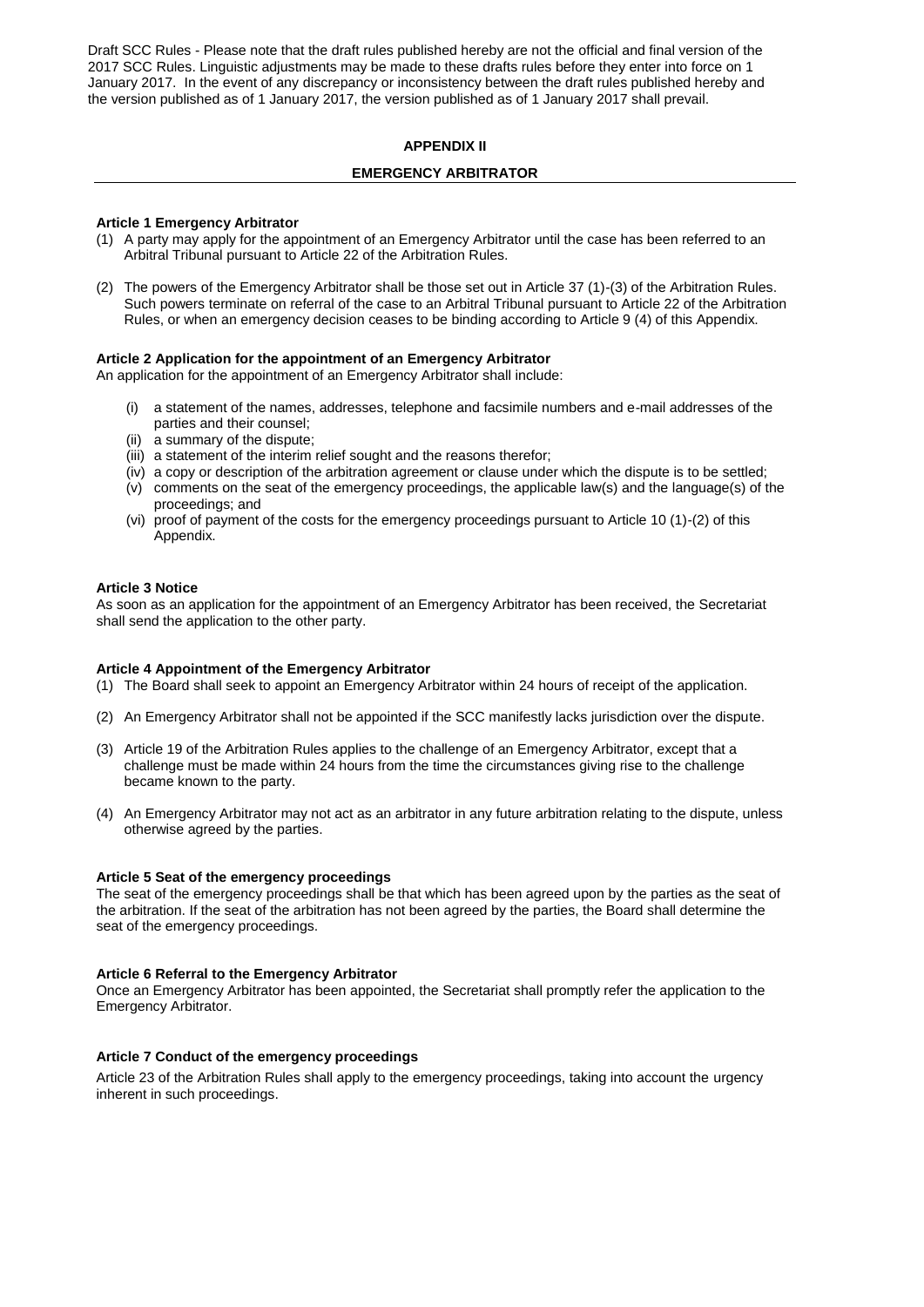#### **Article 8 Emergency decisions on interim measures**

- (1) Any emergency decision on interim measures shall be made no later than 5 days from the date the application was referred to the Emergency Arbitrator pursuant to Article 6 of this Appendix. The Board may extend this time limit upon a reasoned request from the Emergency Arbitrator, or if otherwise deemed necessary.
- (2) Any emergency decision on interim measures shall:
	- (i) be made in writing;
	- $(iii)$  state the date when it was made, the seat of the emergency proceedings and the reasons upon which the decision is based; and
	- (iii) be signed by the Emergency Arbitrator.
- (3) The Emergency Arbitrator shall promptly deliver a copy of the emergency decision to each of the parties and to the SCC.

### **Article 9 Binding effect of emergency decisions**

- (1) An emergency decision shall be binding on the parties when rendered.
- (2) At the reasoned request of a party, the Emergency Arbitrator may amend or revoke the emergency decision.
- (3) By agreeing to arbitration under the Arbitration Rules, the parties undertake to comply with any emergency decision without delay.
- (4) The emergency decision ceases to be binding if:
	- (i) the Emergency Arbitrator or an Arbitral Tribunal so decides;
	- (ii) an Arbitral Tribunal makes a final award;
	- (iii) arbitration is not commenced within 30 days from the date of the emergency decision; or
	- (iv) the case is not referred to an Arbitral Tribunal within 90 days from the date of the emergency decision.
- (5) An Arbitral Tribunal is not bound by the decision(s) and reasons of the Emergency Arbitrator.

# **Article 10 Costs of the emergency proceedings**

- (1) The party applying for the appointment of an Emergency Arbitrator shall pay the costs set out in subparagraphs (2) (i) and (ii) below upon filing the application.
- (2) The costs of the emergency proceedings include:
	- (i) the fee of the Emergency Arbitrator, which amounts to EUR 16 000;
	- (ii) the application fee of EUR 4 000; and
	- (iii) the reasonable costs incurred by the parties, including costs for legal representation.
- (3) At the request of the Emergency Arbitrator, or if otherwise deemed appropriate, the Board may decide to increase or reduce the costs set out in subparagraphs (2) (i) and (ii) above, having regard to the nature of the case, the work performed by the Emergency Arbitrator and the SCC and any other relevant circumstances.
- (4) If payment of the costs set out in subparagraphs (2) (i) and (ii) above is not made in due time, the Secretariat shall dismiss the application.
- (5) At the request of a party, the Emergency Arbitrator shall in the emergency decision apportion the costs of the emergency proceedings between the parties.
- (6) The Emergency Arbitrator shall apply the principles of Article 49 (6) of the Arbitration Rules when apportioning the costs of the emergency proceedings.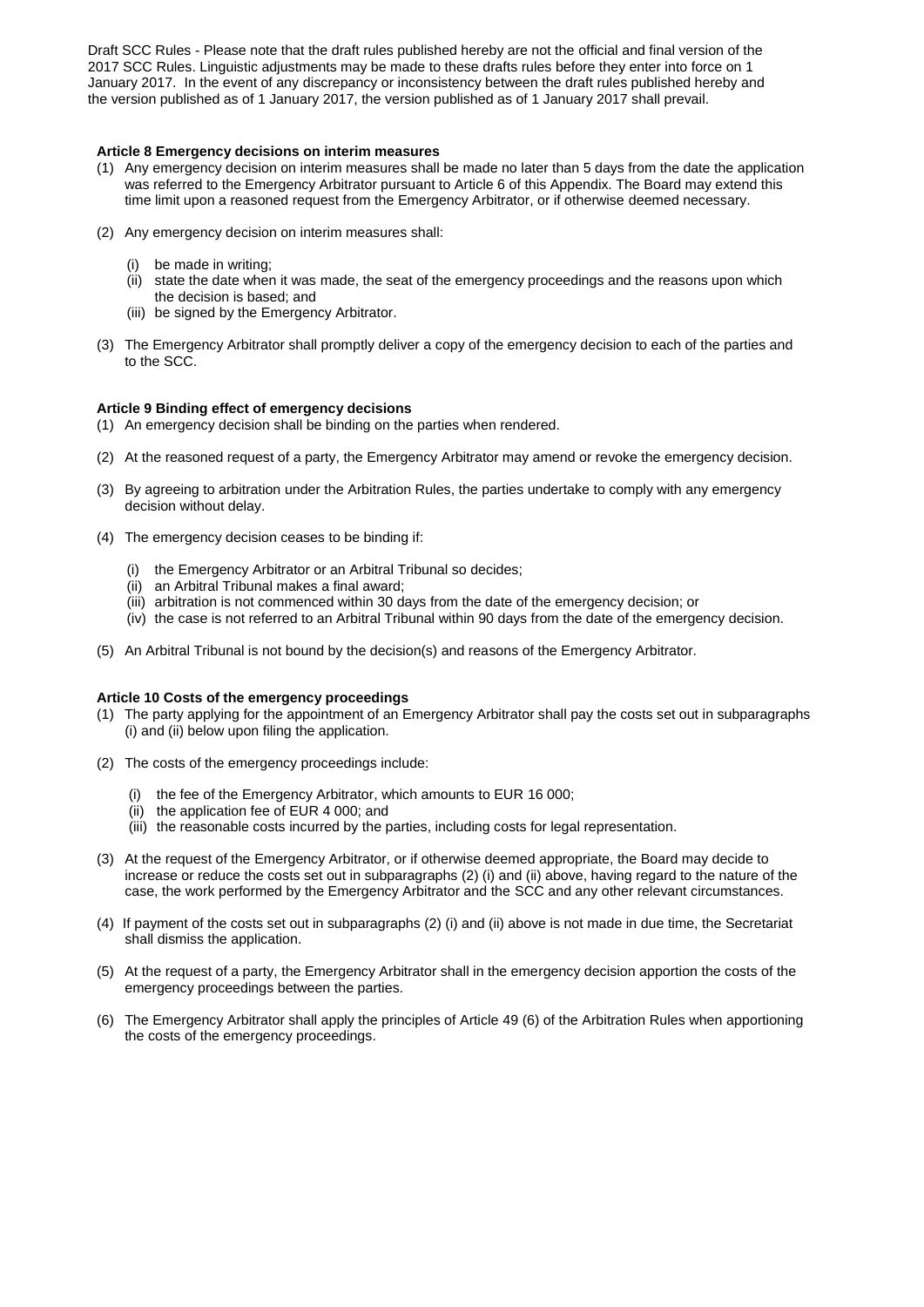# **APPENDIX III**

### **INVESTMENT TREATY DISPUTES**

#### **Article 1 Scope of application**

- (1) The articles contained in this Appendix apply to cases under the Arbitration Rules based on a treaty providing for arbitration of disputes between an investor and a state.
- (2) Articles 13, 14 and 15 of the Arbitration Rules shall apply *mutatis mutandis* to the cases indicated in paragraph (1) above.

#### **Article 2 Number of arbitrators**

- (1) The parties may agree on the number of arbitrators.
- (2) Where the parties have not agreed on the number of arbitrators, the Arbitral Tribunal shall consist of three arbitrators, unless the Board, taking into account the complexity of the case, the amount in dispute and any other relevant circumstances, decides that the dispute is to be decided by a sole arbitrator.

#### **Article 3 Submission by a Third Person**

- (1) Any person that is neither a disputing party nor a non-disputing treaty Party ("Third Person") may apply to the Arbitral Tribunal for permission to make a written submission in the arbitration.
- (2) All such applications shall:
	- (i) be made in a language of the arbitration;
	- (ii) identify and describe the Third Person, including where relevant its membership and legal status, its general objectives, the nature of its activities and any parent or other affiliated organization, and any other entity or person that directly or indirectly controls the Third Person;
	- (iii) disclose any direct or indirect affiliation with any party to the arbitration;
	- (iv) identify any government, organization or person that has directly or indirectly provided any financial or other assistance in preparing the submission;
	- (v) specify the nature of the interest that the Third Person has in the arbitration; and
	- (vi) identify the specific issues of fact or law in the arbitration that the Third Person wishes to address in its submission.
- (3) In determining whether to allow such a submission, and after consulting the disputing parties, the Arbitral Tribunal shall have regard to:
	- the nature and significance of the interest of the Third Person in the arbitration;
	- (ii) whether the submission would assist the Arbitral Tribunal in determining a material factual or legal issue in the arbitration by bringing a perspective, particular knowledge or insight that is distinct from or broader than that of the disputing parties; and
	- (iii) any other relevant circumstances.
- (4) The Arbitral Tribunal may, after consulting the disputing parties, invite a Third Person to make a written submission on a material factual or legal issue in the arbitration. The Arbitral Tribunal shall not draw any inference from the absence of any submission or response to an invitation.
- (5) If permission is granted or an invitation by the Arbitral Tribunal accepted, the submission filed by the Third Person shall:
	- (i) be made in a language of the arbitration; and
	- (ii) set out a precise statement of the Third Person's position on the identified issue(s), in no case longer than as authorized by the Arbitral Tribunal.
- (6) For the purposes of preparing its written submission, a Third Person may apply to the Arbitral Tribunal for access to submissions and evidence filed in the arbitration. The Arbitral Tribunal shall consult the disputing parties before ruling on the application, and shall take into account, and where appropriate safeguard, any confidentiality of the information in question.
- (7) The Arbitral Tribunal may, at the request of a disputing party, or on its own initiative: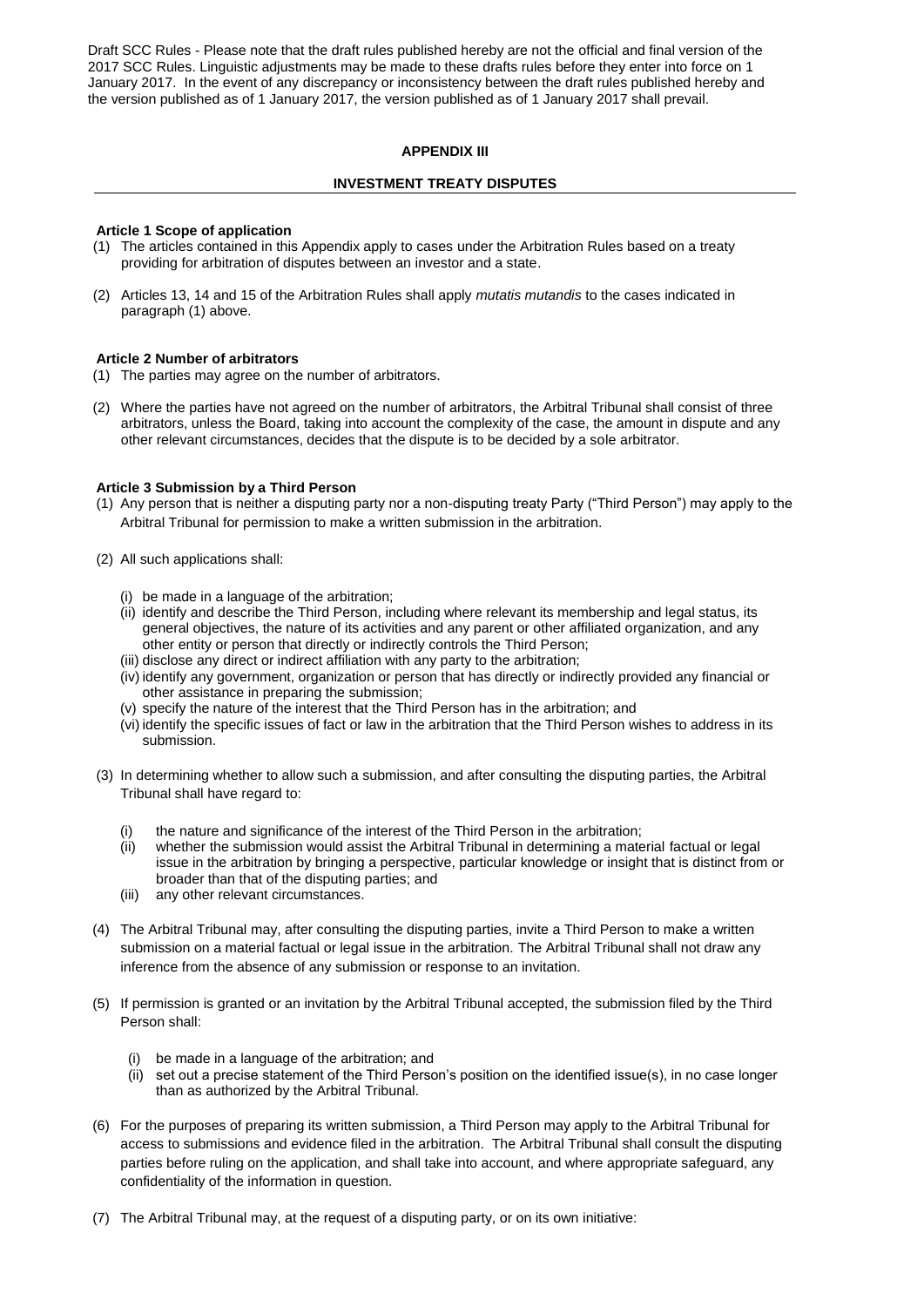- (i) request further details from the Third Person regarding the written submission;
- (ii) require that the Third Person attend a hearing to elaborate or be examined on its submission.
- (8) The Arbitral Tribunal shall ensure that the disputing parties are given a reasonable opportunity to present their observations on any submission by any Third Person.
- (9) The Arbitral Tribunal shall ensure that any Third Person submission does not disrupt or unduly burden the arbitral proceedings or unduly prejudice any disputing party.
- (10) The Arbitral Tribunal may, as a condition for allowing a Third Person to make a submission, require that the Third Person provide security for reasonable legal or other costs expected to be incurred by the disputing parties as a result of the submission.

### **Article 4 Submission by a non-disputing treaty Party**

- (1) Subject to Article 3 (9) of this Appendix, as applied by Article 4 (4) below, the Arbitral Tribunal shall allow or, after consulting the disputing parties, may invite, submissions on issues of treaty interpretation that are material to the outcome of the case from a non-disputing treaty Party.
- (2) The Arbitral Tribunal, after consulting the disputing parties, may allow or invite submissions from a nondisputing treaty Party on other material issues in the arbitration. In determining whether to allow or invite such submissions, the Arbitral Tribunal shall have regard to:
	- (i) the matters referred to in Article 3 (3) of this Appendix;
	- (ii) the need to avoid submissions appearing to support the investor's claim in a manner tantamount to diplomatic protection; and
	- (iii) any other relevant circumstances.
- (3) The Arbitral Tribunal shall not draw any inference from the absence of any submission or response to any invitation pursuant to paragraphs (1) or (2) above.
- (4) Article 3 (5)-(9) of this Appendix shall apply equally to any submission by a non-disputing treaty Party.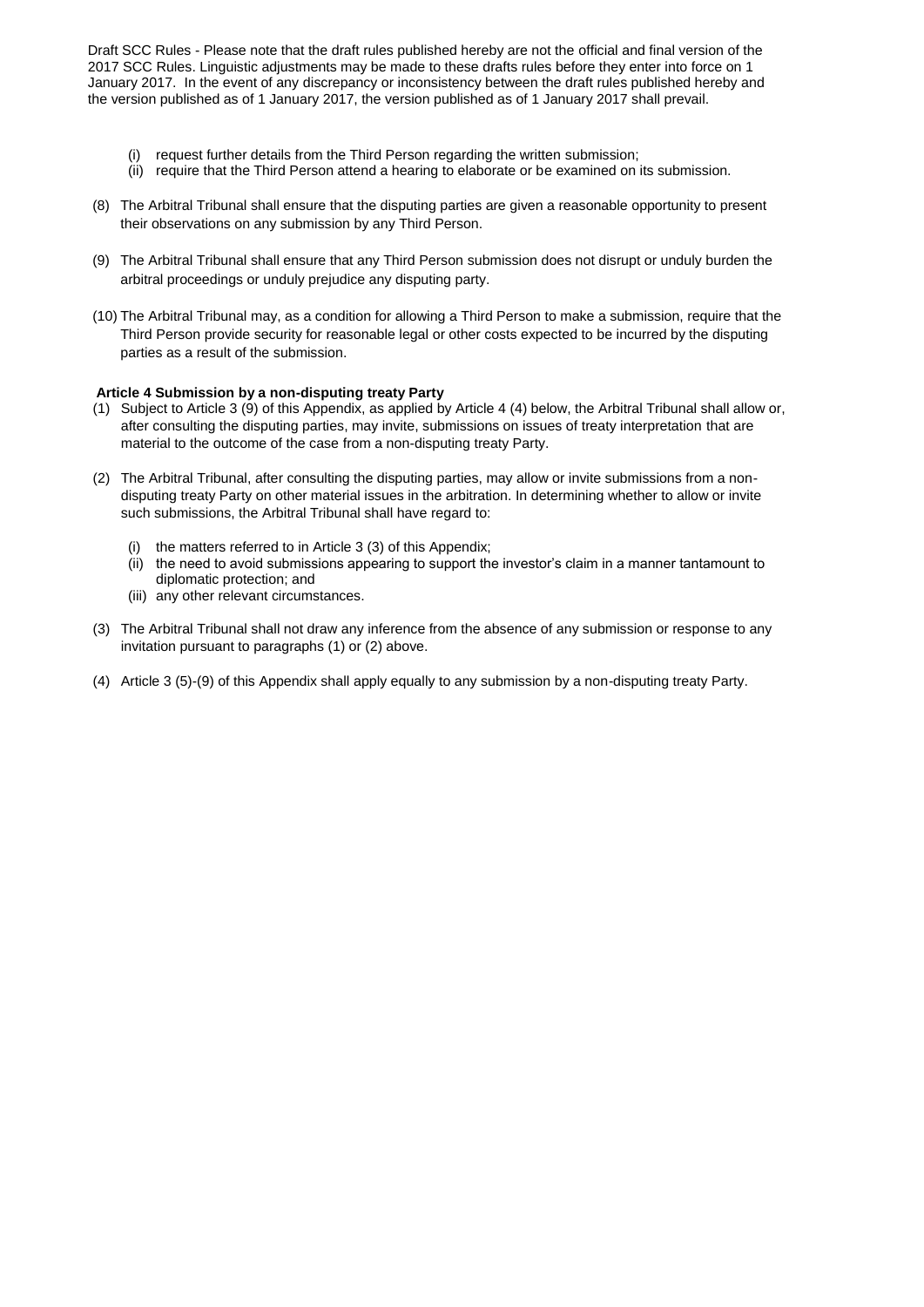### **APPENDIX IV**

### **SCHEDULE OF COSTS**

#### **Arbitration Costs**

#### **Article 1 Registration Fee**

(1) The Registration Fee referred to in Article 7 of the Arbitration Rules is EUR 3 000.

(2) The Registration Fee is non-refundable and constitutes a part of the Administrative Fee in Article 3 below. The Registration Fee shall be credited to the Advance on Costs to be paid by the Claimant pursuant to Article 51 of the Arbitration Rules.

#### **Article 2 Fees of the Arbitral Tribunal**

- (1) The Board shall determine the fee of a Chairperson or sole arbitrator based on the amount in dispute in accordance with the table below.
- (2) Co-arbitrators shall each receive 60 per cent of the fee of the Chairperson. After consultation with the Arbitral Tribunal, the Board may decide that a different percentage shall apply.
- (3) The amount in dispute shall be the aggregate value of all claims, counterclaims and set-offs. Where the amount in dispute cannot be ascertained, the Board shall determine the Fees of the Arbitral Tribunal taking all relevant circumstances into account.
- (4) In exceptional circumstances, the Board may deviate from the amounts set out in the table.

#### **Article 3 Administrative Fee**

- (1) The Administrative Fee shall be determined in accordance with the table below.
- (2) The amount in dispute shall be the aggregate value of all claims, counterclaims and set-offs. Where the amount in dispute cannot be ascertained, the Board shall determine the Administrative Fee taking all relevant circumstances into account.
- (3) In exceptional circumstances, the Board may deviate from the amounts set out in the table.

#### **Article 4 Expenses**

In addition to the Fees of the arbitrator(s) and the Administrative Fee, the Board shall fix an amount to cover any reasonable expenses incurred by the arbitrator(s) and the SCC. The expenses of the arbitrator(s) may include the fee and expenses of any expert appointed by the Arbitral Tribunal pursuant to Article 34 of the Arbitration Rules.

#### **Article 5 Pledge**

By paying the Advance on Costs pursuant to Article 51 (1) of the Arbitration Rules, each party irrevocably and unconditionally pledges to the SCC and to the arbitrators, as represented by the SCC, any rights over any amount paid to the SCC as continuing security for any liabilities for the Costs of the Arbitration.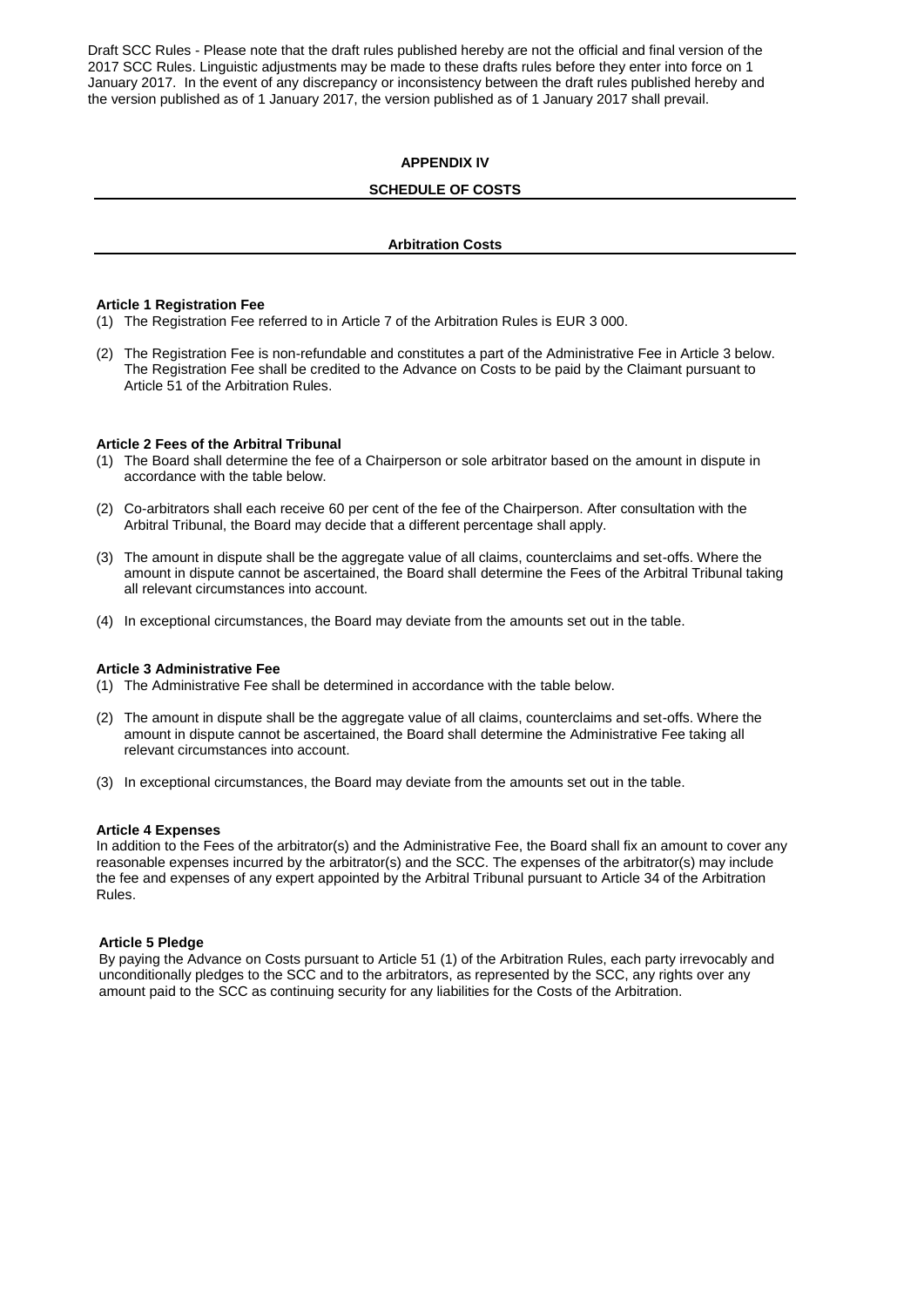# **ARBITRATORS' FEES**

| Amount in dispute | Fee of the Chairman/Sole Arbitrator |                     |
|-------------------|-------------------------------------|---------------------|
| (EUR)             | Minimum (EUR)                       | Maximum (EUR)       |
| to 25 000         | 4 000                               | 12 000              |
| from 25 001       | $4000 + 2%$                         | 12 000 + 14 $%$     |
| to 50 000         | of the amount                       | of the amount       |
|                   | above 25 000                        | above 25 000        |
| from 50 001       | $4500 + 5%$                         | $15500 + 5%$        |
| to 100 000        | of the amount                       | of the amount       |
|                   | above 50 000                        | above 50 000        |
| from 100 001      | $7000 + 2%$                         | $18000 + 4%$        |
| to 500 000        | of the amount                       | of the amount       |
|                   | above 100 000                       | above 100 000       |
| from 500 001      | $15000 + 1%$                        | 34 000 + $3%$       |
| to 1 000 000      | of the amount                       | of the amount       |
|                   | above 500 000                       | above 500 000       |
| from 1 000 001    | $20000 + 0.8%$                      | 49 000 + 2,3 $%$    |
| to 2 000 000      | of the amount                       | of the amount       |
|                   | above 1 000 000                     | above 1 000 000     |
| from 2 000 001    | 28 000 + 0,4 $%$                    | 72 000 + 1,4 $%$    |
| to 5 000 000      | of the amount                       | of the amount       |
|                   | above 2 000 000                     | above 2 000 000     |
| from 5 000 001    | 40 000 + 0,2 $%$                    | 114 000 + $0.5\%$   |
| to 10 000 000     | of the amount                       | of the amount       |
|                   | above 5 000 000                     | above 5 000 000     |
| from 10 000 001   | 50 000 + $0,05\%$                   | 139 000 + $0,2%$    |
| to 50 000 000     | of the amount                       | of the amount       |
|                   | above 10 000 000                    | above 10 000 000    |
| from 50 000 001   | 70 000 + 0,05 $%$                   | 219 000 + 0,12 $%$  |
| to 75 000 000     | of the amount                       | of the amount       |
|                   | above 50 000 000                    | above 50 000 000    |
| from 75 000 001   | 82 500 + 0,03 $%$                   | 249 000 + 0,05 $%$  |
| to 100 000 000    | of the amount                       | of the amount       |
|                   | above 75 000 000                    | above 75 000 000    |
| from 100 000 001  | To be determined by                 | To be determined by |
|                   | the Board                           | the Board           |